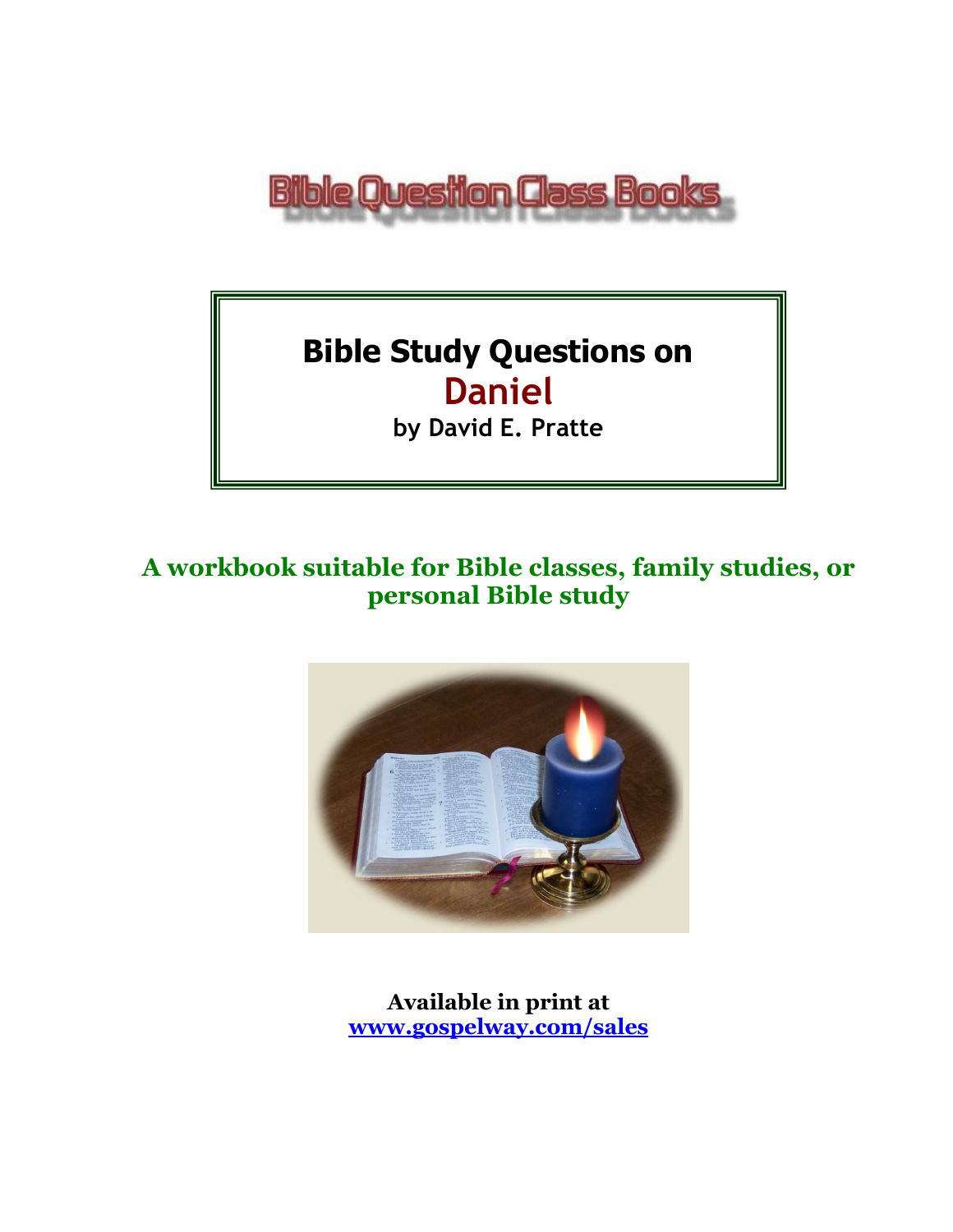### *Bible Study Questions on Daniel: A workbook suitable for Bible classes, family studies, or personal Bible study*

© Copyright David E. Pratte, 2018 All rights reserved

> ISBN-13: 978-1722698720 ISBN-10: 1722698721

**Printed books, booklets, and tracts available at [www.gospelway.com/sales](https://www.gospelway.com/sales) Free Bible study articles online at [www.gospelway.com](http://www.gospelway.com/) Free Bible courses online at [www.biblestudylessons.com](http://www.biblestudylessons.com/) Free class books at [www.biblestudylessons.com/classbooks](http://www.biblestudylessons.com/classbooks) Free commentaries on Bible books at [www.biblestudylessons.com/commentary](http://www.biblestudylessons.com/commentary) Contact the author at [www.gospelway.com/comments](http://www.gospelway.com/comments)**

**Note carefully: No teaching in any of our materials is intended or should ever be construed to justify or to in any way incite or encourage personal vengeance or physical violence against any person.**

**"He who glories, let him glory in the Lord" – 1 Corinthians 1:31**

### **Front Page Photo**

### **Daniel in the Lion's Den**

(artist's conception)

Then Daniel said to the king, "O king, live forever! My God sent His angel and shut the lions' mouths, so that they have not hurt me, because I was found innocent before Him; and also, O king, I have done no wrong before you." – Daniel 6:21,22 (NKJV)

Photo credit: Public domain, via Wikimedia Commons

Scripture quotations are generally from the New King James Version (NKJV), copyright 1982, 1988 by Thomas Nelson, Inc. used by permission. All rights reserved.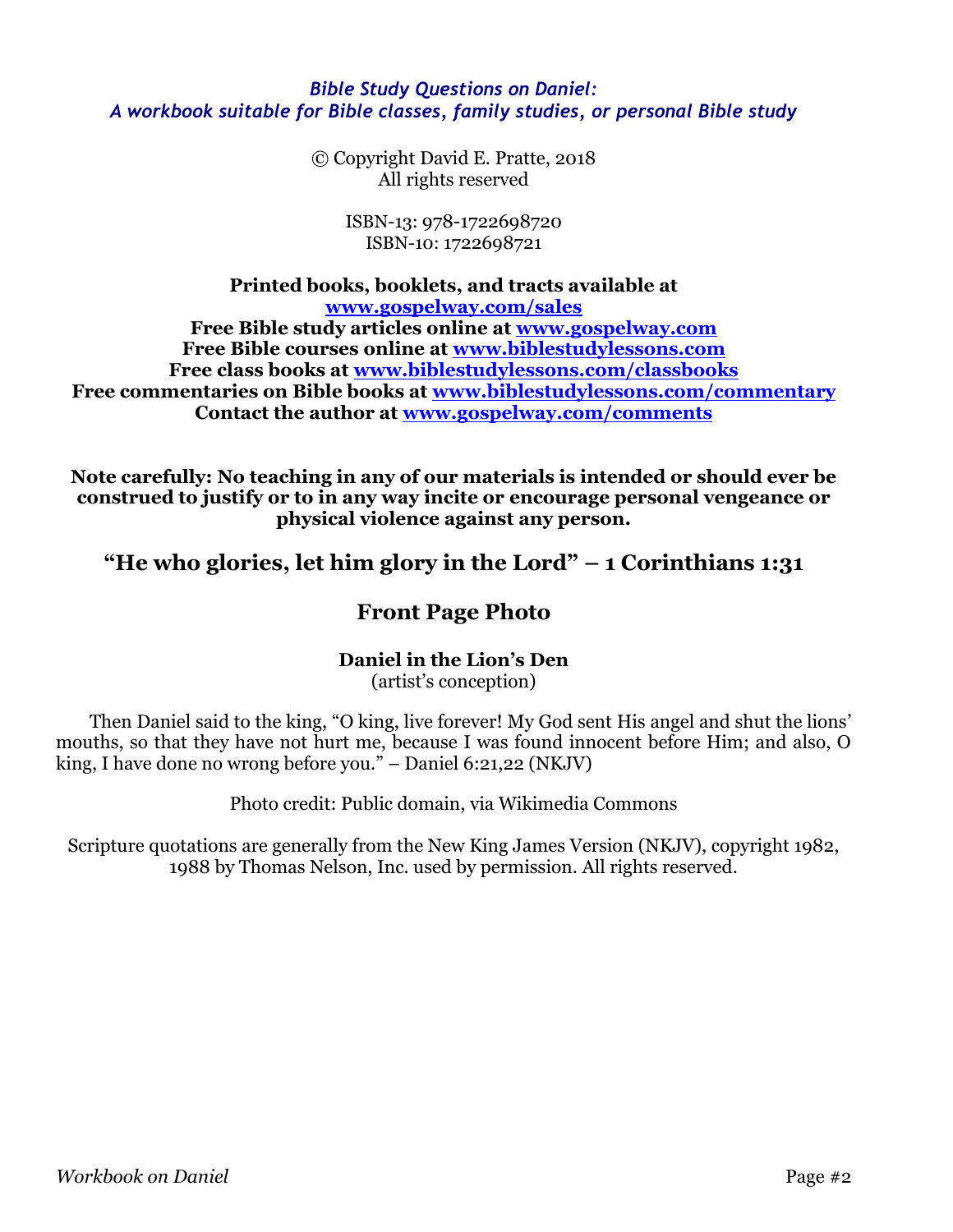### **Other Books by the Author**

### **Topical Bible Studies**

*Growing a Godly Marriage & Raising Godly Children Why Believe in God, Jesus, and the Bible? (evidences) The God of the Bible (study of the Father, Son, and Holy Spirit) Grace, Faith, and Obedience: The Gospel or Calvinism? Kingdom of Christ: Future Millennium or Present Spiritual Reign? Do Not Sin Against the Child: Abortion, Unborn Life, & the Bible True Words of God: Bible Inspiration and Preservation*

#### **Commentaries on Bible Books**

*Genesis Joshua and Ruth Judges 1 Samuel 2 Samuel Ezra, Nehemiah, and Esther Job Proverbs Gospel of Mark*

*Gospel of John Acts Romans Galatians Ephesians Philippians and Colossians Hebrews James and Jude 1 & 2 Peter 1,2,3 John*

#### **Bible Question Class Books**

*Genesis Joshua and Ruth Judges 1 Samuel 2 Samuel Ezra, Nehemiah, and Esther Job Proverbs Ecclesiastes Isaiah Daniel Gospel of Matthew*

*Gospel of Mark Gospel of Luke Gospel of John Acts Romans 1 Corinthians 2 Corinthians and Galatians Ephesians and Philippians Colossians, 1&2 Thessalonians 1 & 2 Timothy, Titus, Philemon Hebrews General Epistles (James - Jude) Revelation*

#### **Workbooks with Study Notes**

*Jesus Is Lord: Workbook on the Fundamentals of the Gospel of Christ Following Jesus: Workbook on Discipleship God's Eternal Purpose in Christ: Workbook on the Theme of the Bible Family Reading Booklist*

#### **Visit our website at [www.gospelway.com/sales](https://www.gospelway.com/sales) to see a current list of books in print.**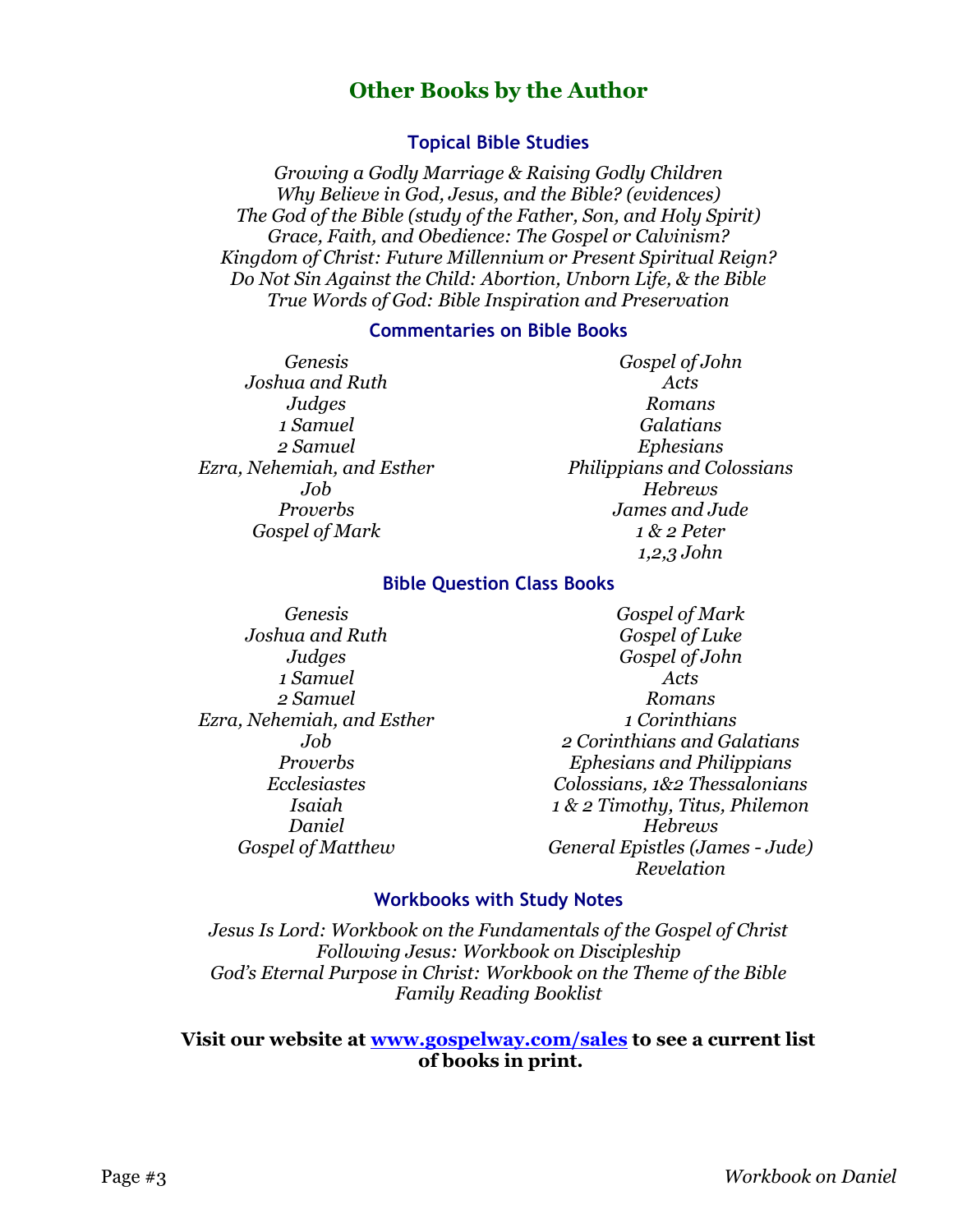### **Bible Study Questions on Daniel**

### **Note: Prophecies in Daniel 7-12 make a very challenging study. Please enter the study of Daniel only if you are willing to deal with some deep, challenging material.** Introduction:

This workbook was designed for Bible class study, family study, or personal study. The class book is suitable for teens and up. The questions contain minimal human commentary, but instead urge students to study to understand Scripture.

Enough questions are included for teachers to assign as many questions as they want for each study session. Studies may proceed at whatever speed and depth will best accomplish the needs of the students.

Questions labeled "think" are intended to encourage students to apply what they have learned. When questions refer to a map, students should consult maps in a Bible dictionary or similar reference work or in the back of their Bibles. (Note: My abbreviation "*b/c/v*" means "book, chapter, and verse.")

For class instruction, I urge teachers to assign the questions as homework so students come to class prepared. Then let class time consist of *discussion* that focuses on the Scriptures themselves. Let the teacher use other Scriptures, questions, applications, and comments to promote productive discussion, not just reading the questions to see whether they were answered "correctly." Please, do *not* let the class period consist primarily of the following: "Joe, will you answer number 1?" "Sue, what about number 2?" Etc.

I also urge students to emphasize the *Bible* teaching. Please, do not become bogged down over "What did the author mean by question #5?" My meaning is relatively unimportant. The issue is what the Bible says. Concentrate on the meaning and applications of Scripture. If a question helps promote Bible understanding, stay with it. If it becomes unproductive, move on.

The questions are not intended just to help students understand the Scriptures. They are also designed to help students learn good principles of Bible study. Good Bible study requires defining the meaning of keywords, studying parallel passages, explaining the meaning of the text clearly, making applications, and defending the truth as well as exposing religious error. I have included questions to encourage students to practice all these study principles.

Note that some questions on this book are more difficult and advanced. The study leader may want to skip some questions if he/she is teaching a less advanced study.

Finally, I encourage plain applications of the principles studied. God's word is written so souls may please God and have eternal life. Please study it with the respect and devotion it deserves! For whatever good this material achieves, to God be the glory.

#### **Bible study commentary and notes to accompany some of our workbooks are available at [www.gospelway.com/sales](https://www.gospelway.com/sales)**

© David E. Pratte, June 24, 2019

**Workbooks, commentaries, and topical studies for sale in print at [www.gospelway.com/sales](https://www.gospelway.com/sales)**

**To join our mailing list to be informed of new books or special sales, contact the author at [www.gospelway.com/comments](http://www.gospelway.com/comments)**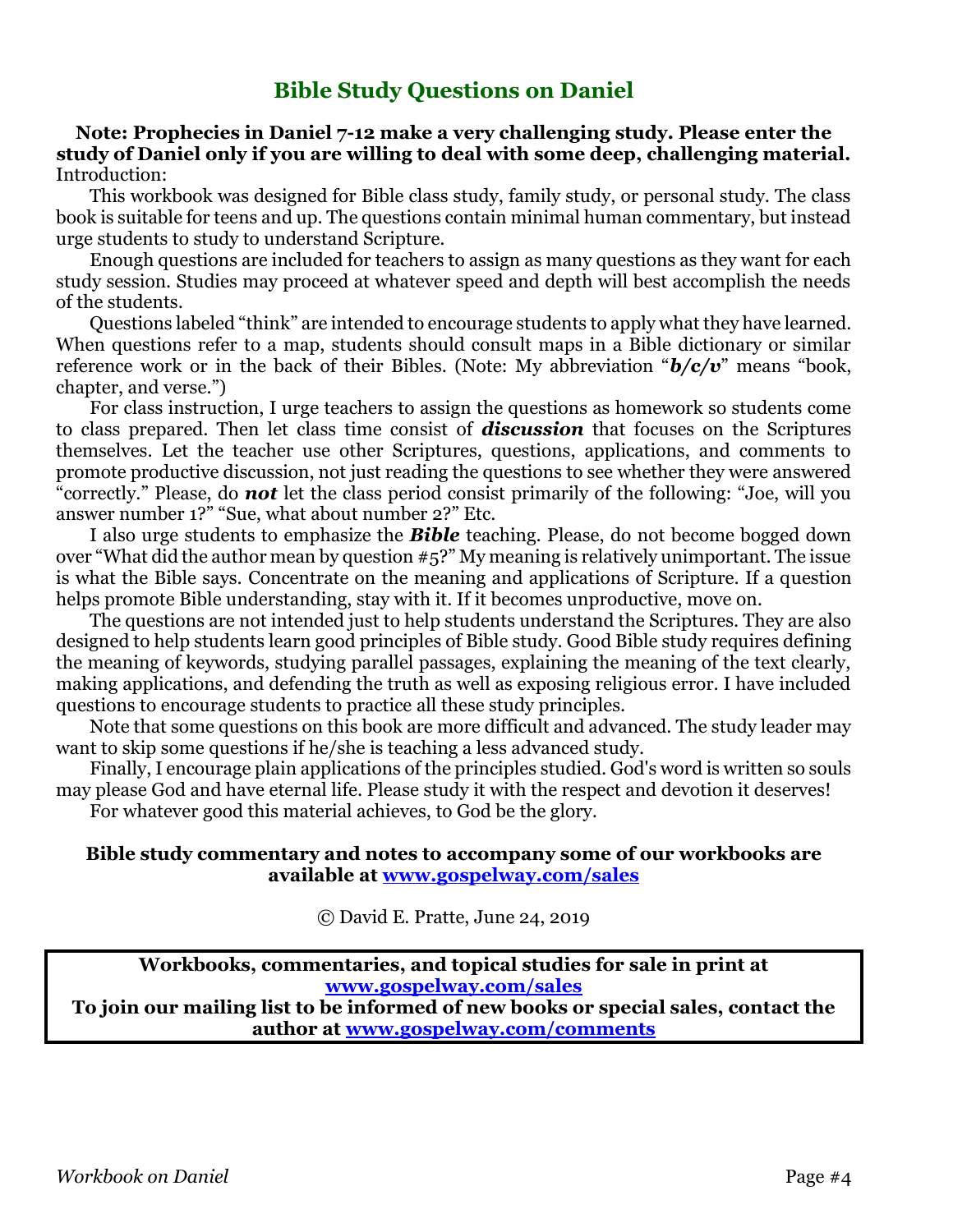Please read the book of Daniel and answer the following questions on chapter 1. 1. For each of the following passages, summarize what it tells us about Daniel: Ezekiel 14:14,20 –

Ezekiel 28:3 –

Matthew 24:15  $-$ 

2. In your own words state the theme of the book.

3. Summarize briefly the life of Daniel.

4. Describe some historical background of the book. What other prophets lived during this time? (Bible dictionaries may help.)

5. *Special Assignment:* Research the apocryphal sections of the book of Daniel and summarize what you learn about them. What evidence is there for accepting or not accepting them as Scripture?

6. Describe how Daniel's story begins – 1:1,2. (Find Babylon on a *map*.)

7. Explain the background that tells why Judah went into captivity – 2 Kings 23:28-37.

8. What plan did the king have for young men – 1:3,4? What kind of men were chosen? (Think: What does this tell you about Daniel?)

9. Describe the training they were to be given  $-1.5$ .

10. What young men were chosen, and what names were they given – 1:6,7?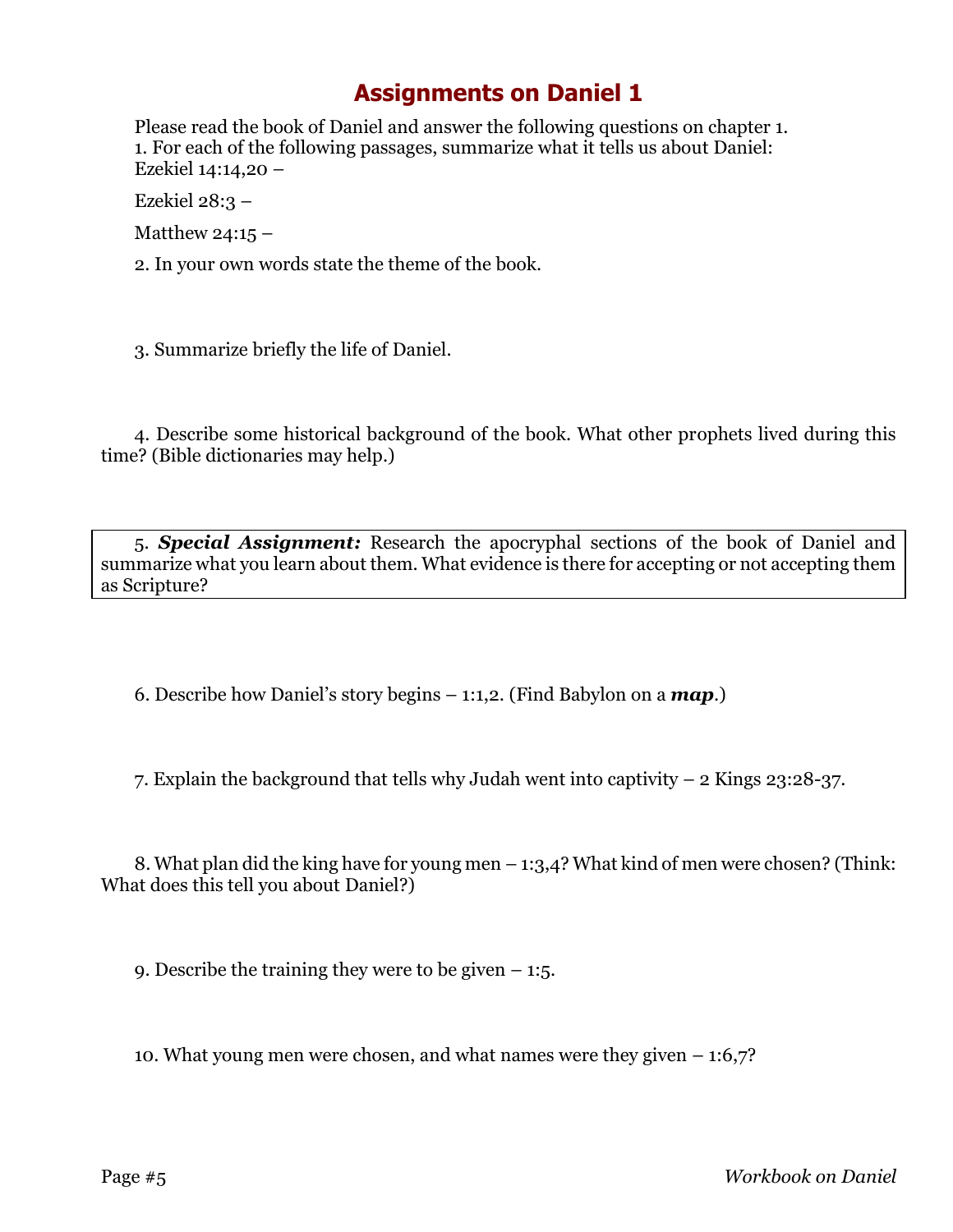11. What decision did Daniel make in 1:8? (Think: What reasons might have motivated Daniel to make this choice?)

12. *Application*: What qualities does this event show Daniel possessed?

13. What objection did the chief of the eunuchs raise to Daniel's concern – 1:10?

14. What did Daniel propose as a test – 1:11-13?

15. *Application*: Explain how Daniel's approach to the problem demonstrated wisdom. What can we learn about dealing with the problems that we face?

16. What was the result of the test  $-1:14,15$ ?

17. What did the chief of the eunuchs agree to do as a result – 1:16?

18. What qualities did Daniel and his friends develop  $-1:17$ ? Who was the source of these qualities? (Think: What should we learn about our blessings?)

19. What did the king discover when he examined Daniel and his friends – 1:18-20?

20. *Application*: What lessons should young people learn from Daniel and his friends?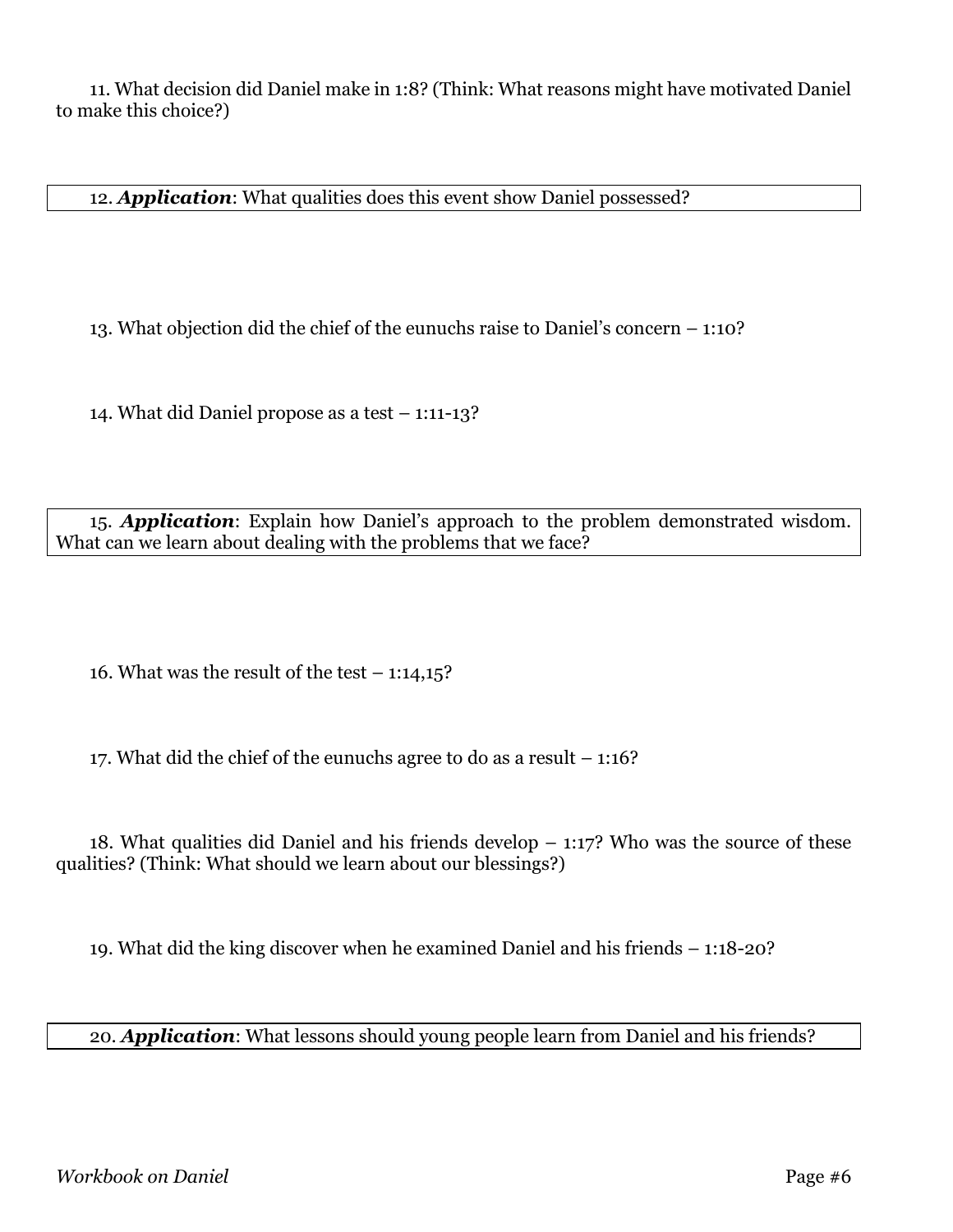Please read Daniel chapter 2 and answer the following questions. 1. Who had a dream? When was it, and what effect did it have on him – 2:1?

2. Whom did he call to him about the dream – 2:2? What kind of practices would these men have been involved in?

3. What concern did the king express, and what offer did the men whom he had called make  $-2:3,4?$ 

4. What consequences did the king offer for those who could not interpret his dream, and what were the consequences for those who could interpret it  $-2:5,6$ ?

5. What request did the men repeat, and what demand did the king continue to make – 2:7- 9? What reason did he give for doing this his way?

6. *Application*: Explain why Nebuchadnezzar's approach was wise. How was it a good test? What can we learn about testing those today who claim supernatural powers?

7. Why did the king's advisors say they could not answer his request – 2:10,11?

8. *Application*: What did the wise men's answer reveal about their power? How does this help us understand the nature of true direct revelation?

9. What command did the king give then about the advisors – 2:12?

10. How was the king's command a problem for Daniel and his friends – 2:13?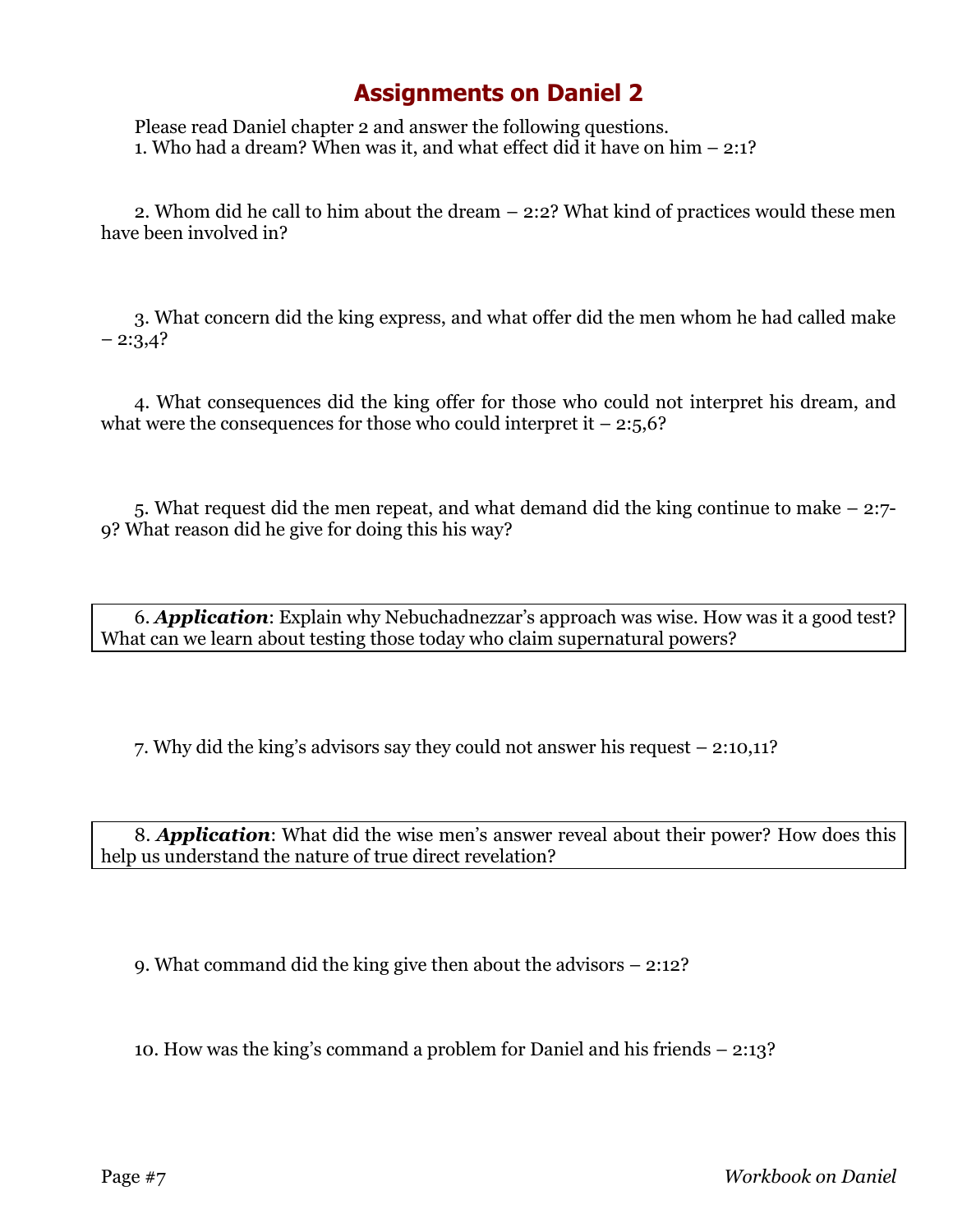11. Who was Arioch, and what was his responsibility – 2:14?

12. What question did Daniel ask, and what request did he make – 2:15,16?

13. How did Daniel and his friends request help in answering the king's request – 2:17,18?

14. When and how was the answer given – 2:19?

15. *Special Assignment*: List other Bible examples in which true prophets were willing to confront false prophets and demonstrate their superior power from God.

16. How did Daniel respond to the fact that God had answered his prayer – 2:20? What should we learn?

17. What powers did Daniel say God has in 2:21? Explain each of these powers and give examples that illustrate these powers.

18. What powers did Daniel say God has in 2:22? How does this relate to the request that Daniel made?

19. What did Daniel say God had done in 2:23?

20. What did Daniel do when he had received this information from God – 2:24?

*Workbook on Daniel* Page #8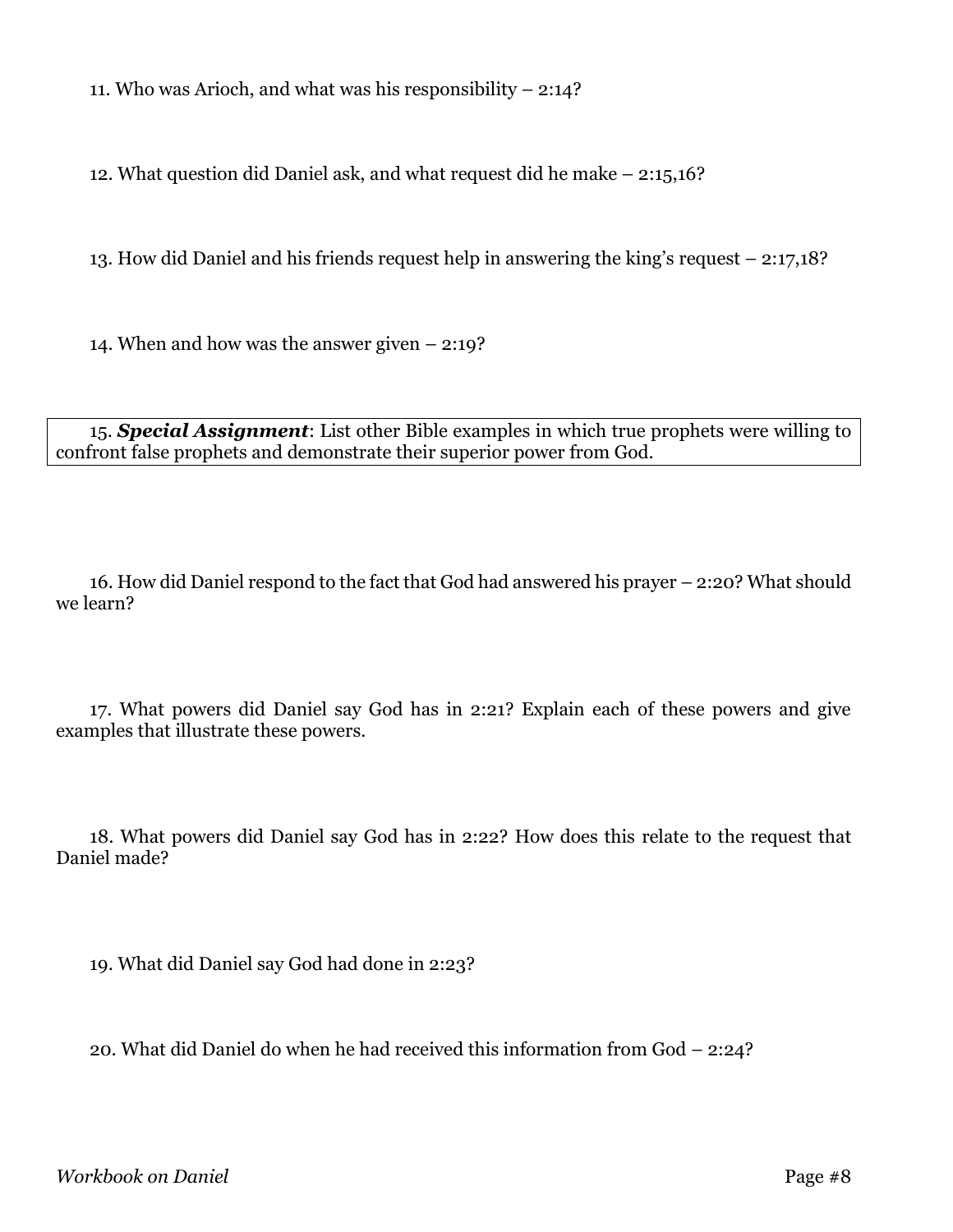21. When Daniel was brought before the king, what did the king ask – 2:25,26?

22. How did Daniel contrast God's power to that of the occult advisors – 2:27,28?

23. *Special Assignment:* List other examples in which sorcerers, magicians, or other occult practitioners failed compared to the power of God.

24. *Application*: List other *passages* that warn about the dangers of the occult (sorcerers, witches, magicians, etc.). Explain what the Bible teaches.

25. What did Daniel say was the purpose of the king's dreams – 2:28,29?

26. What did Daniel explain about the source of knowledge he had – 2:30? What should we learn?

27. What did Daniel say the king saw in his dream  $-$  2:31? How did he describe it?

28. List the parts of the image and state what each part was made of – 2:32,33.

29. What happened to the image? What happened to the stone that struck it – 2:34,35?

30. To what did the head of gold refer in the interpretation – 2:36-38?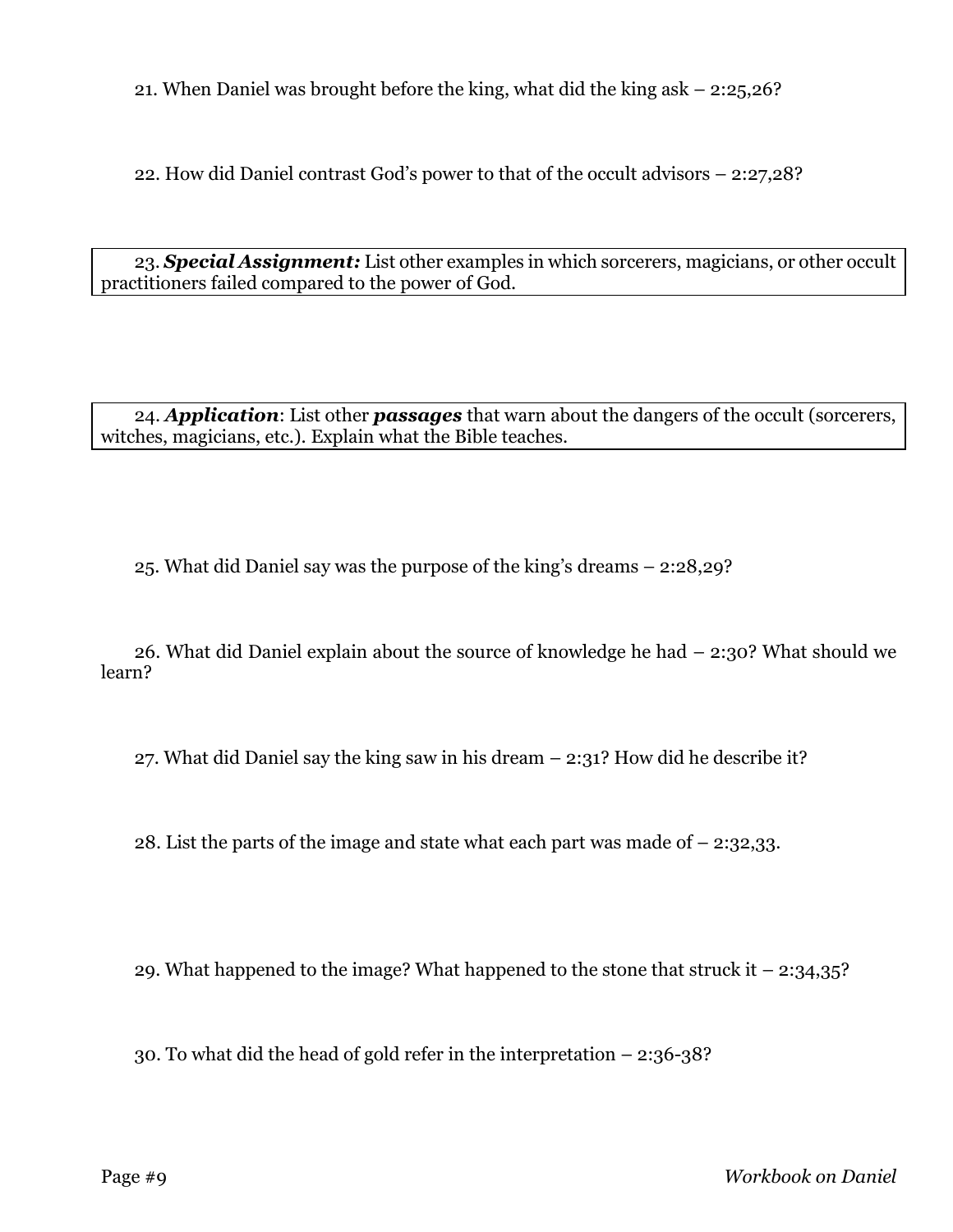31. How did Daniel describe Nebuchadnezzar's kingdom?

32. To what did the next two sections of the image refer – 2:39? How are they described?

33. What was the next part of the image and how is it described – 2:40?

34. *Special Assignment:* Each of the four parts of the image represents something clearly identifiable in history (all are mentioned elsewhere in Scripture). Consider the following: What word is used to refer to each of the four parts? How many are there? How large or influential are they? Identify what each part of the image represents.

35. How are the feet and toes described, and what does this represent – 2:41-43? (Think: Is this a separate kingdom or just part of the fourth kingdom?)

36. What would God set up, and how is it described – 2:44?

37. When would this kingdom be set up? (Think: How can identifying the fourth kingdom prove to us when God's kingdom would be established?)

38. What would the stone do to the other kingdoms – 2:45?

39. How did Nebuchadnezzar react to Daniel's interpretation of the dream – 2:46,47?

40. What effect did these events have on Daniel and his friends – 2:48,49?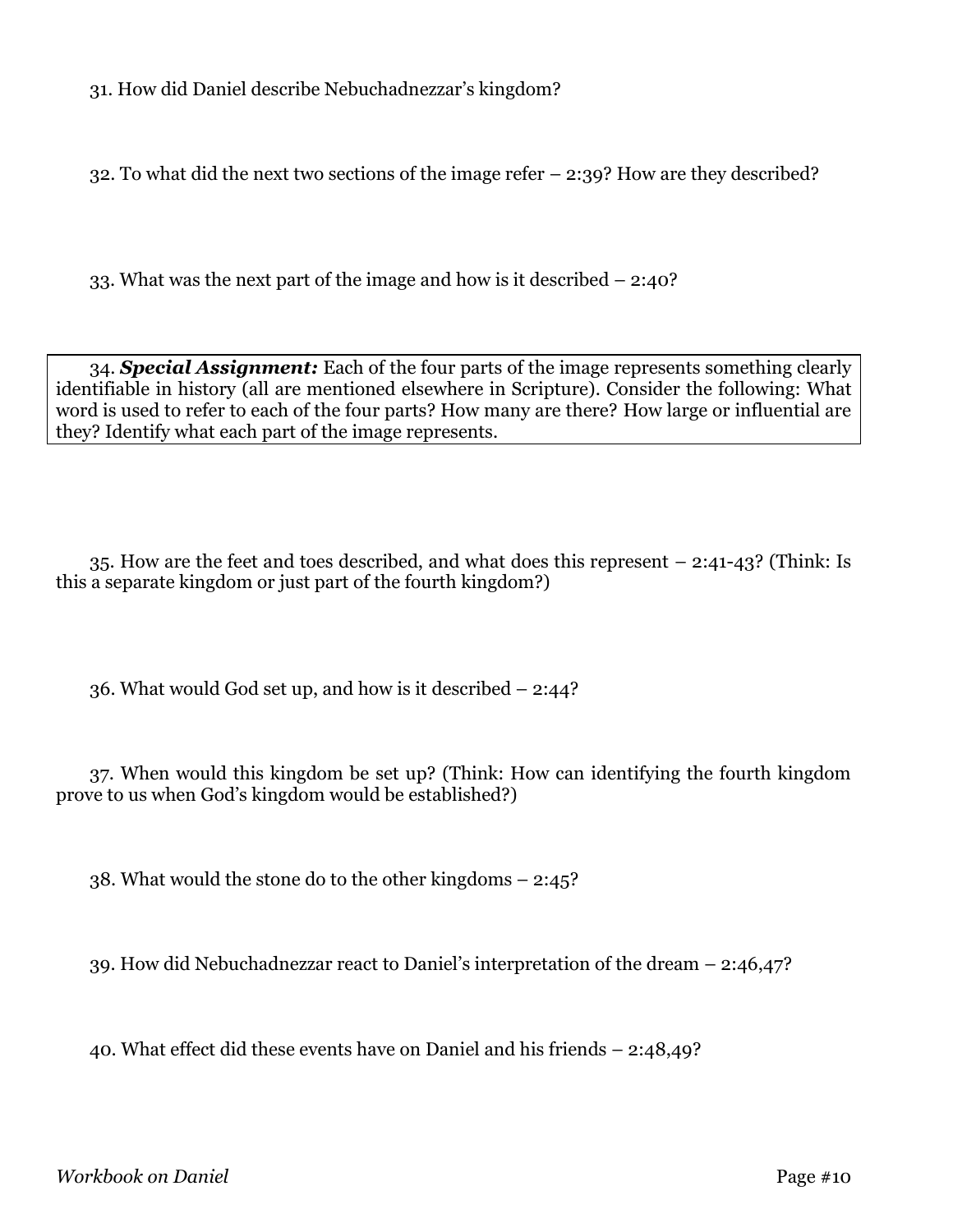41. Explain what each scripture below teaches about the beginning of Jesus' kingdom. Mark  $1:14,15 -$ 

Mark 9:1 –

Acts  $1:3-8$  –

Acts 2:1-4,29-33  $-$ 

42. What does each of the following scriptures teach about whether Jesus kingdom is an earthly kingdom or spiritual in nature?

Matthew 16:18,19 –

John 18:36 –

Colossians  $1:13,14$  –

43. Explain what each of the following scriptures says about whether or not Jesus' kingdom exists today.

1 Corinthians 15:24-26 –

Colossians  $1:13,14$  –

Hebrews 12:28 –

Revelation 1:9 –

44. *Special Assignment:* Based on these studies, what do you conclude about the origin and nature of Jesus' kingdom? When did it begin, and does it exist today?

45. *Case Study:* Premillennialism says Jesus came to establish His kingdom during the Roman Empire, but He failed because the Jews rejected Him. So He must establish an earthly kingdom when He returns. Based on what we have studied, how would you respond?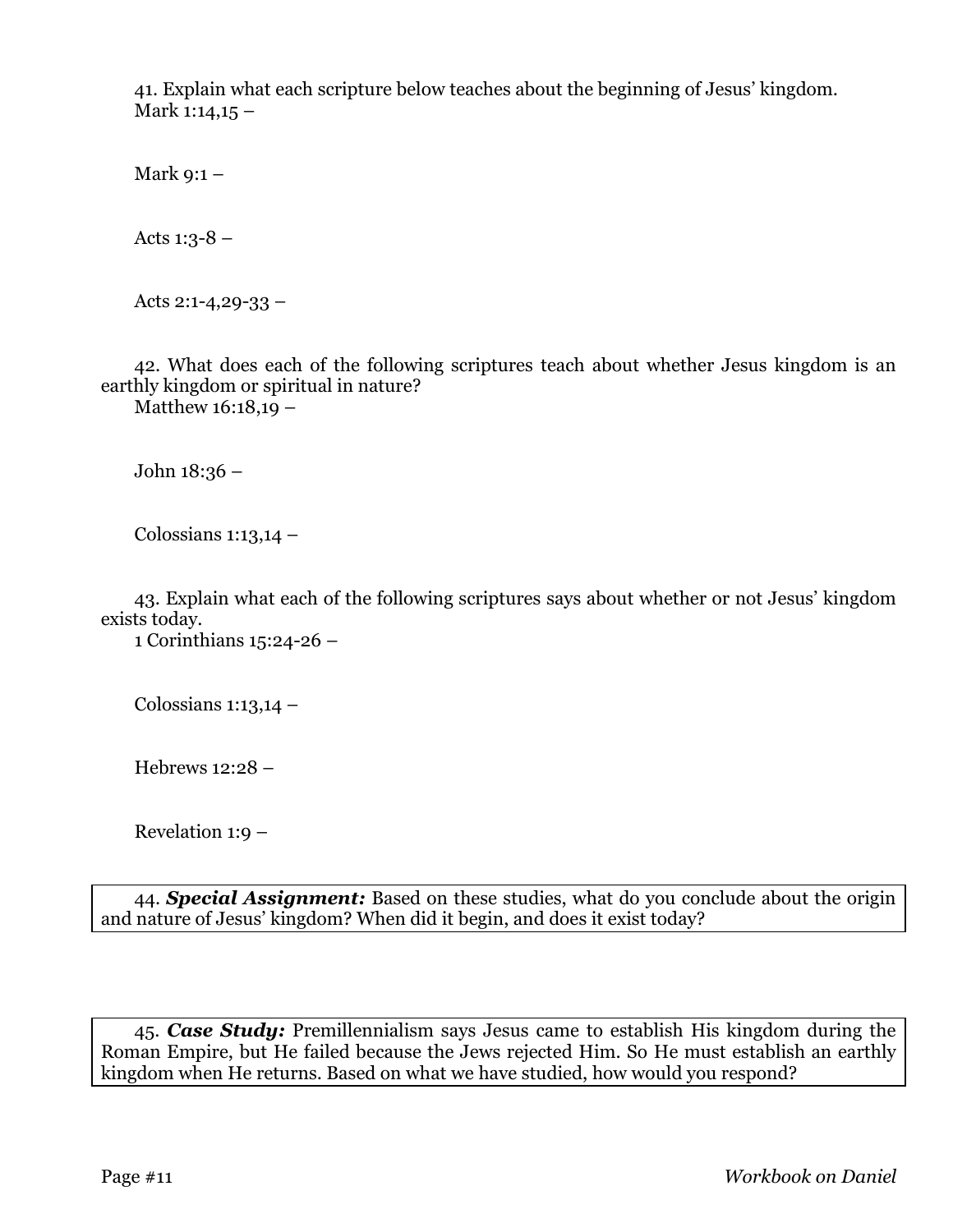Please read Daniel chapter 3 and answer the following questions. 1. What did Nebuchadnezzar make  $-3:1$ ? How large was it? Where did he put it?

2. Whom did he call together and for what purpose – 3:2?

3. List other *passages* about the dangers of idolatry.

4. *Special Assignment:* Describe the differences between idolatry and worship of the true God.

5. *Application:* What are some ways people today are guilty of idolatry?

6. *Special Assignment:* What is the attraction of idolatry? Why do people want to worship idols? Why would Nebuchadnezzar worship an idol after praising God in chapter 2?

7. What were the people who attended the dedication required to do – 3:3-5?

8. What was the penalty for refusing – 3:6.7?

9. *Application*: How does this contrast to the true purpose of government?

10. Who had a problem as a result, and what accusation was made – 3:8-12?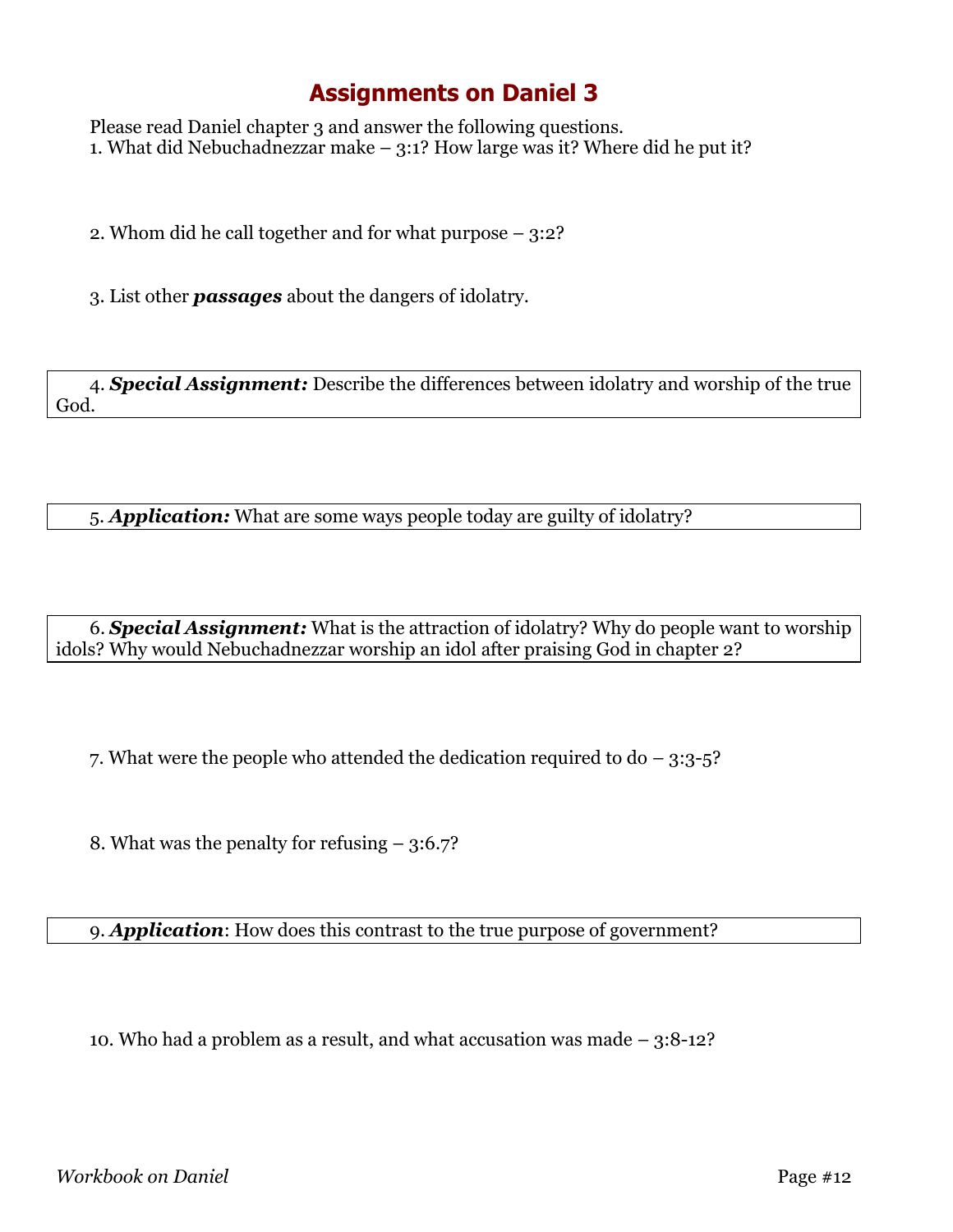11. How did the king react to the accusation – 3:13-15? What threat did he make?

12. *Special Assignment:* What challenge did Nebuchadnezzar make to God? Why might he say such a thing?

13. What claim did Daniel's three friends make about God – 3:16,17?

14. What intention did they state regardless of God's deliverance – 3:18?

15. *Special Assignment:* Were the friends sure God would save them? Does God always deliver His people from persecution? Give examples.

16. *Application*: What does the Bible teach about subjection to rulers? Were the friends right to disobey the king? Explain and give Scripture for your answer.

17. *Application*: List examples of dangers we may face today that require courage like that shown by Daniel's friends.

18. What command did the king give then – 3:19-21?

19. What extra measures were taken to make sure the men would be punished?

20. What happened to the men who threw the three friends into the furnace – 3:22,23?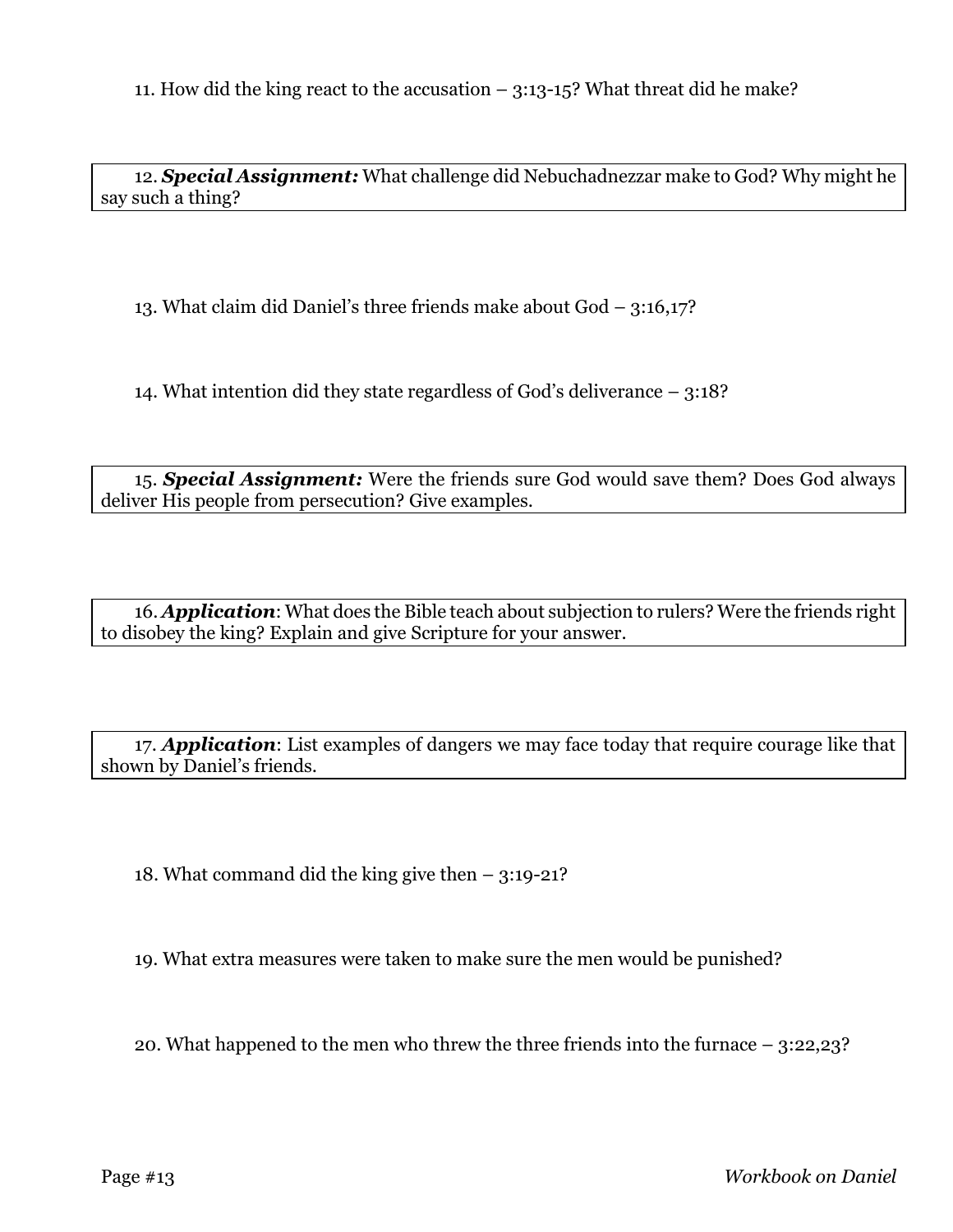21. *Special Assignment:* Summarize the evidence from the story that shows that survival would have been impossible by natural law.

22. What question did the king ask, and what did he say that he saw  $-$  3:24,25? (Think: What is the significance of the fact there was a fourth person in the furnace?)

23. What command did the king give then – 3:26?

24. Describe what was observed when the friends came out from the furnace – 3:27.

25. *Application*: Explain how the story demonstrates the nature of true miracles.

26. *Case Study:* How does this event compare to claims made by people who claim to be able to do miracles today?

27. What conclusion did the king reach about Daniel's friends and their God – 3:28?

28. What decree did he make – 3:29?

29. *Application*: What should we learn about the purpose of true miracles?

30. What did the king do in the end for Daniel's friends – 3:30?

*Workbook on Daniel* Page #14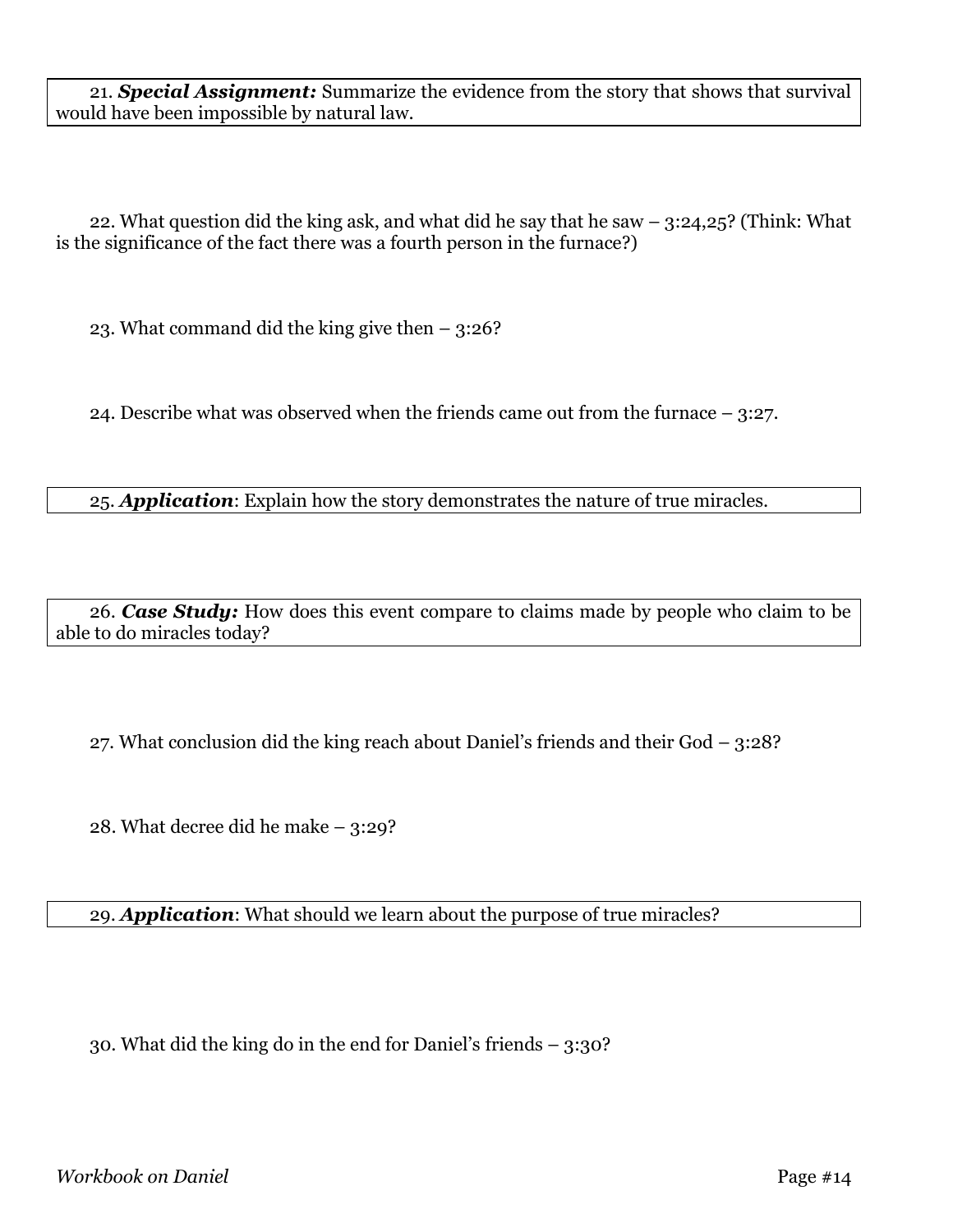Please read Daniel chapter 4 and answer the following questions. 1. Whose message is recorded in chapter 4? To whom was it addressed – 4:1?

2. What was the purpose of his message – 4:2?

3. How did he describe God in 4:3? (Think: Does this mean that Nebuchadnezzar had come to believe in God as the one true God?)

4. *Special Assignment:* Consider Nebuchadnezzar's history and explain why it was important for God to teach him the lessons discussed in this chapter.

5. What happened to Nebuchadnezzar, and how did he react – 4:4,5?

6. Whom did he call and what request did he make – 4:6,7? What was the result? (Think: Of what previous event does this remind us?)

7. Who was called next? Why did Nebuchadnezzar have confidence in him – 4:8,9?

8. What did Nebuchadnezzar see in his dream, and how did he describe it – 4:10-12? (Think: Could this be a literal tree? Explain.)

9. What did he see next, and what instruction was given about the tree – 4:13,14?

10. What was left of the tree, and what happened to it  $-4:15$ ?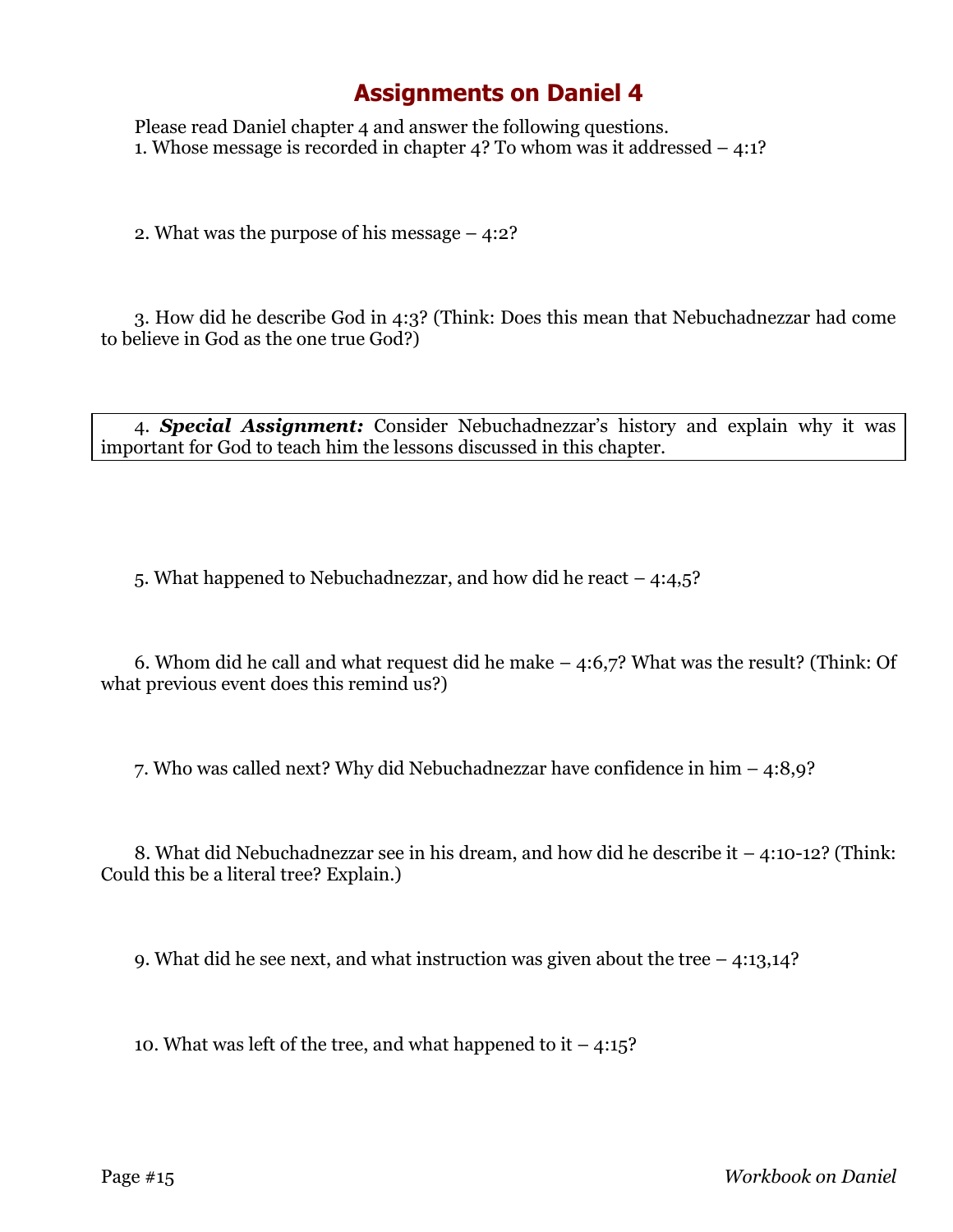12. *Special Assignment:* What would be the difference between the heart of a man and the heart of an animal? How does this help us understand at this point that the vision is not really about a literal tree?

13. What would be the purpose of this event – 4:17,18?

14. How did Daniel first react when he heard the dream – 4:19? What reason did he give for this reaction? Explain.

15. What was the symbolic meaning of the tree – 4:20-22? Explain the similarity.

16. What did Daniel say was the significance of what happened to the tree – 4:23-25? (Think: Consider the significance of the seven times.)

17. Why was the stump of the tree left in the ground – 4:26?

18. What advice did Daniel give to Nebuchadnezzar based on the dream – 4:27? (Think: What does this show about Nebuchadnezzar?)

19. When was the dream fulfilled, and what was Nebuchadnezzar doing – 4:28,29?

20. What did Nebuchadnezzar say – 4:30? (Think: Why might a great ruler like Nebuchadnezzar be tempted to say things like this?)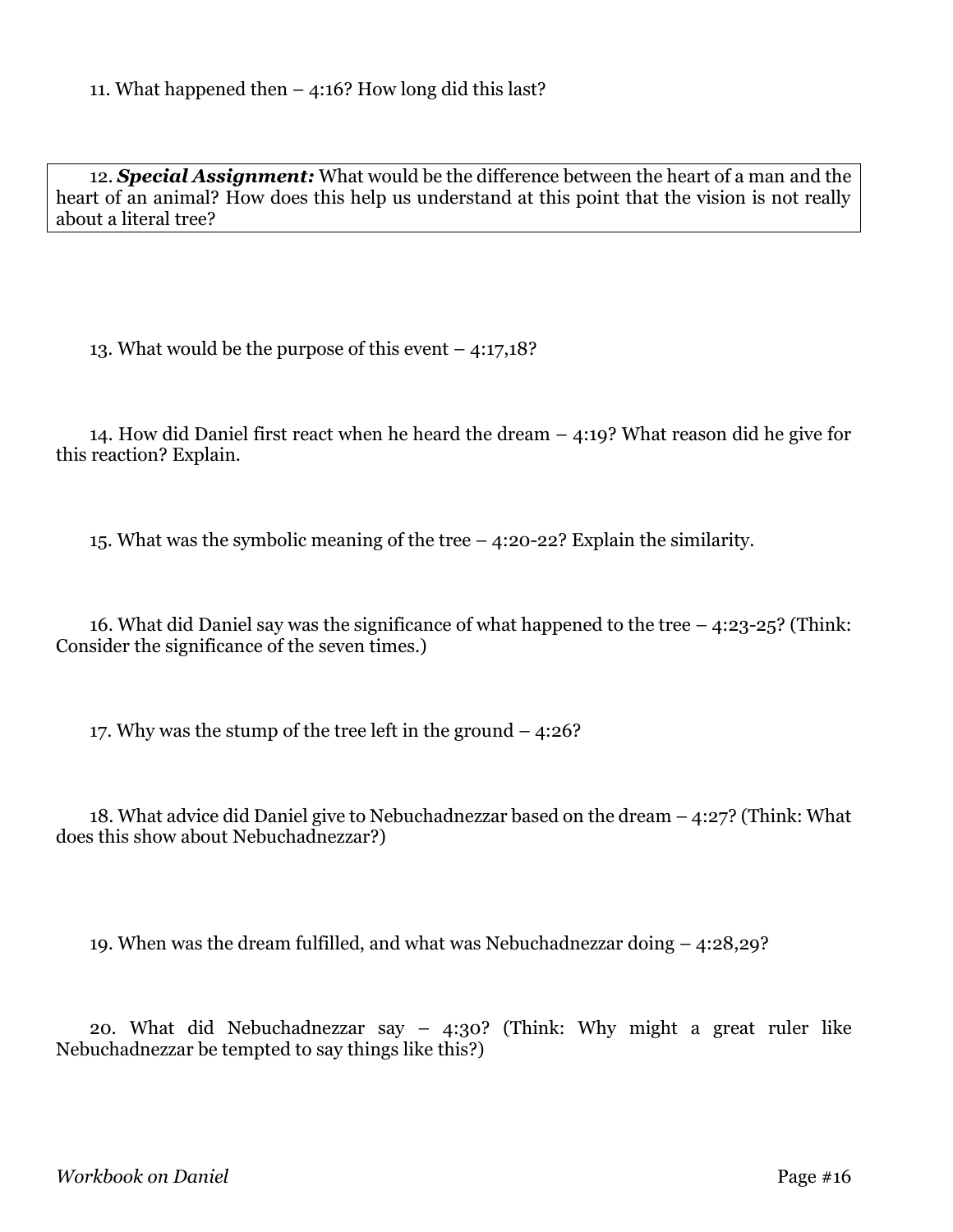22. What happened as Nebuchadnezzar spoke that brought about the fulfillment of the dream  $-4:31,32?$ 

23. Describe the circumstances that then came upon Nebuchadnezzar – 4:33.

24. *Special Assignment:* How would these circumstances be a great change for a man like Nebuchadnezzar? What effect would such an event tend to have on him?

25. What happened to Nebuchadnezzar at the end of the time – 4:34?

26. What did Nebuchadnezzar then understand about the nature of God?

27. List other *passages* about the eternal nature of God.

28. What did Nebuchadnezzar learn about the power of God – 4:35?

29. List other *passages* about the power of God.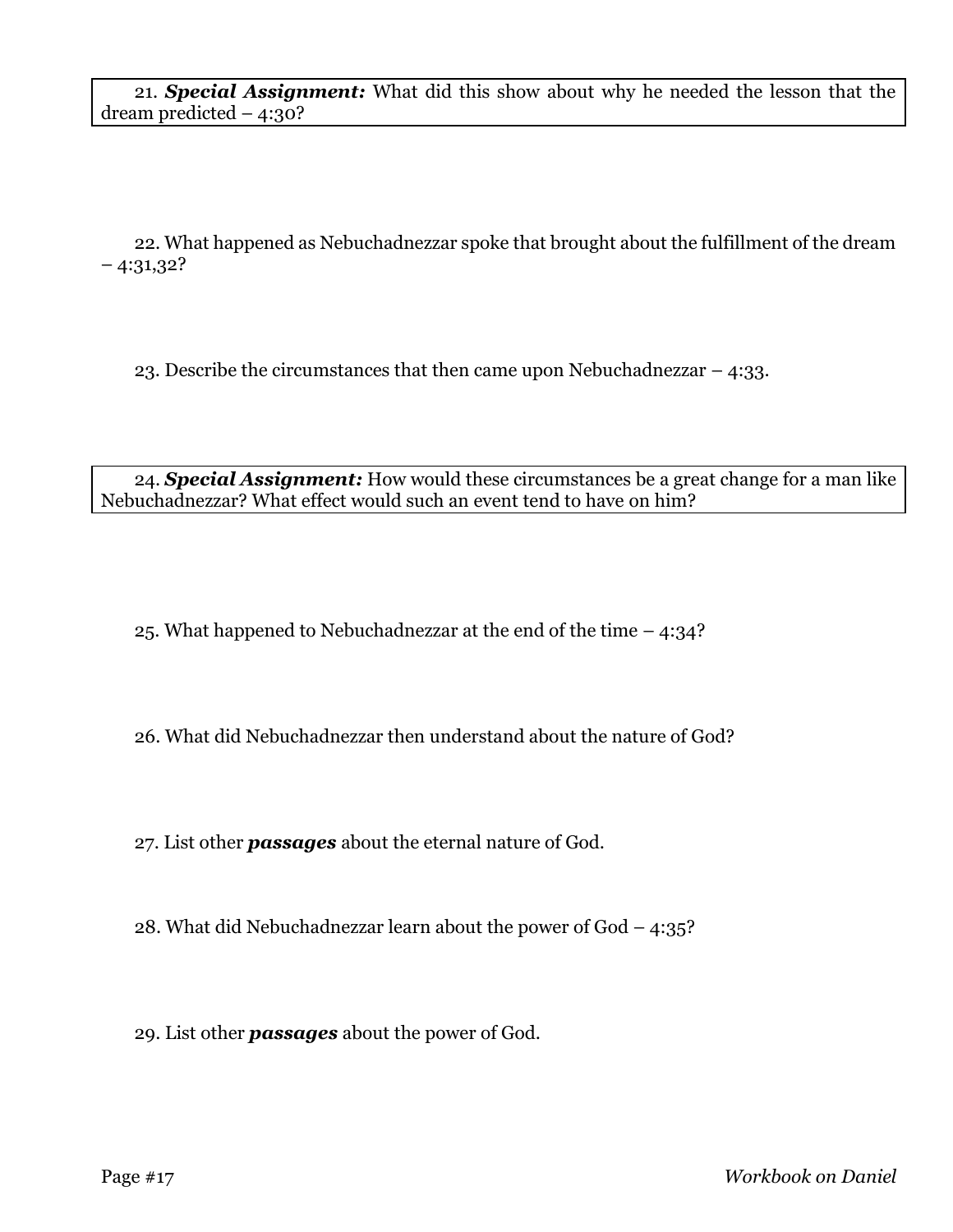30. *Application*: Based on the lessons Nebuchadnezzar learned, what can we conclude about the true God as compared to idols?

31. What happened to the king after he learned these lessons – 4:36?

32. How did he describe God at the end – 4:37?

33. *Special Assignment:* List and explain other *passages* about the proper role of government.

34. *Application*: What lessons should rulers today learn from these events?

35. Give examples that show that rulers today often have the same problems that Nebuchadnezzar had.

36. *Application*: What lessons should we as citizens learn?

37. Explain how the lessons of the chapter can help us especially in times of government corruption and wickedness.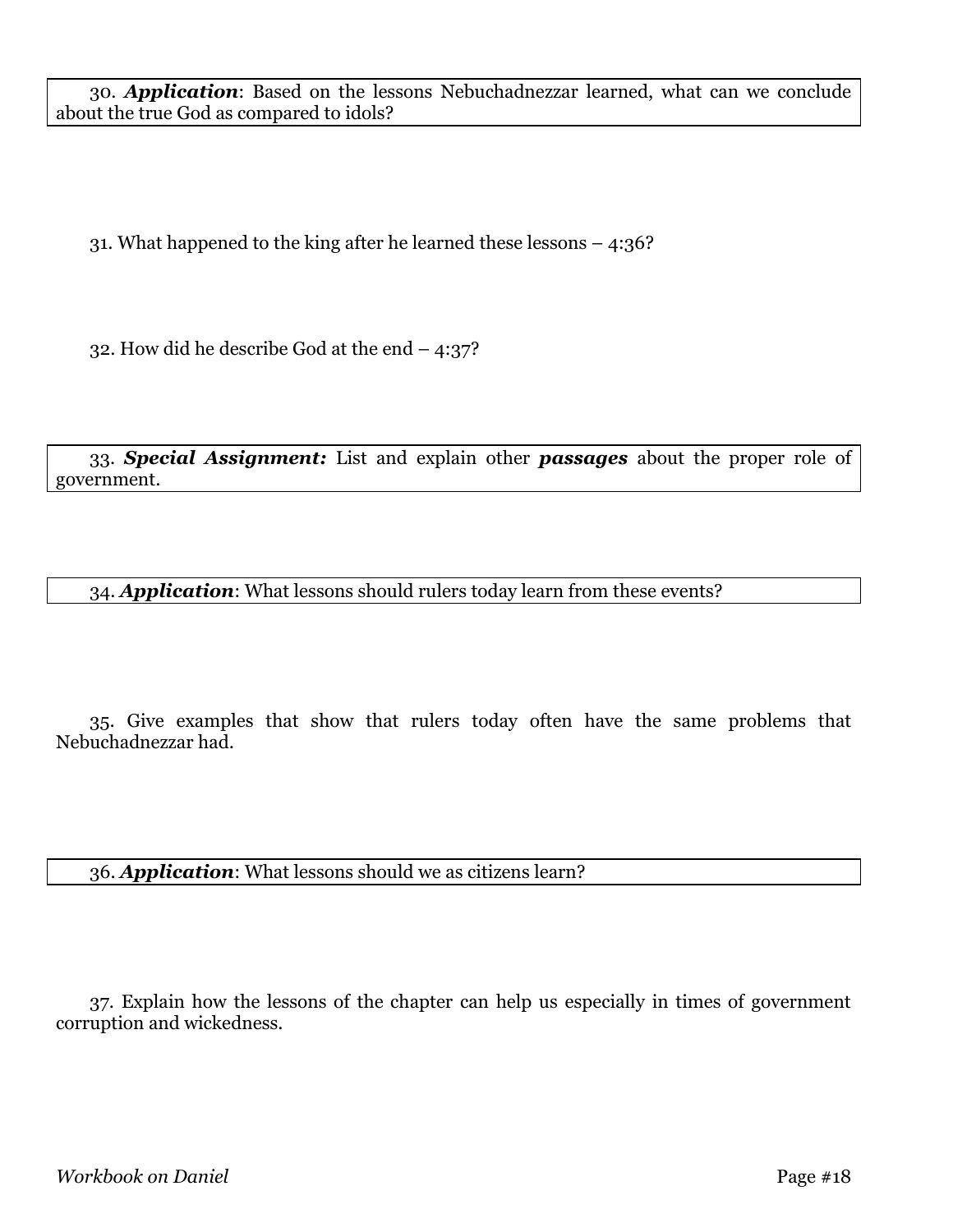Please read Daniel chapter 5 and answer the following questions. 1. Who was king of Babylon at this time – 5:1? How and with whom did he celebrate?

2. What did he use in the celebration – 5:2,3? How had they obtained these vessels? (Think: How does this illustrate the way that pagan rulers often celebrated?)

3. *Special Assignment:* "Scholars" in past years claimed Babylon had no king named Belshazzar, so the Bible was wrong. Search what sources you may have (Bible dictionaries, etc.) to see what you can learn about Belshazzar and his relationship to Nebuchadnezzar.

4. Explain how Belshazzar's error was similar to that of Nebuchadnezzar in chapter 4.

5. *Application*: Give examples in which people today take things that God intended to be used in His spiritual service, but people use them in secular or unspiritual ways.

6. What did the people do that would especially offend God – 5:4?

7. What appeared in the sight of the king, and what did it do  $-5:5$ ?

8. What effect did this have on Belshazzar – 5:6?

9. Whom did Belshazzar call, and what did he offer them – 5:7?

10. What events earlier in the book involve similar requests?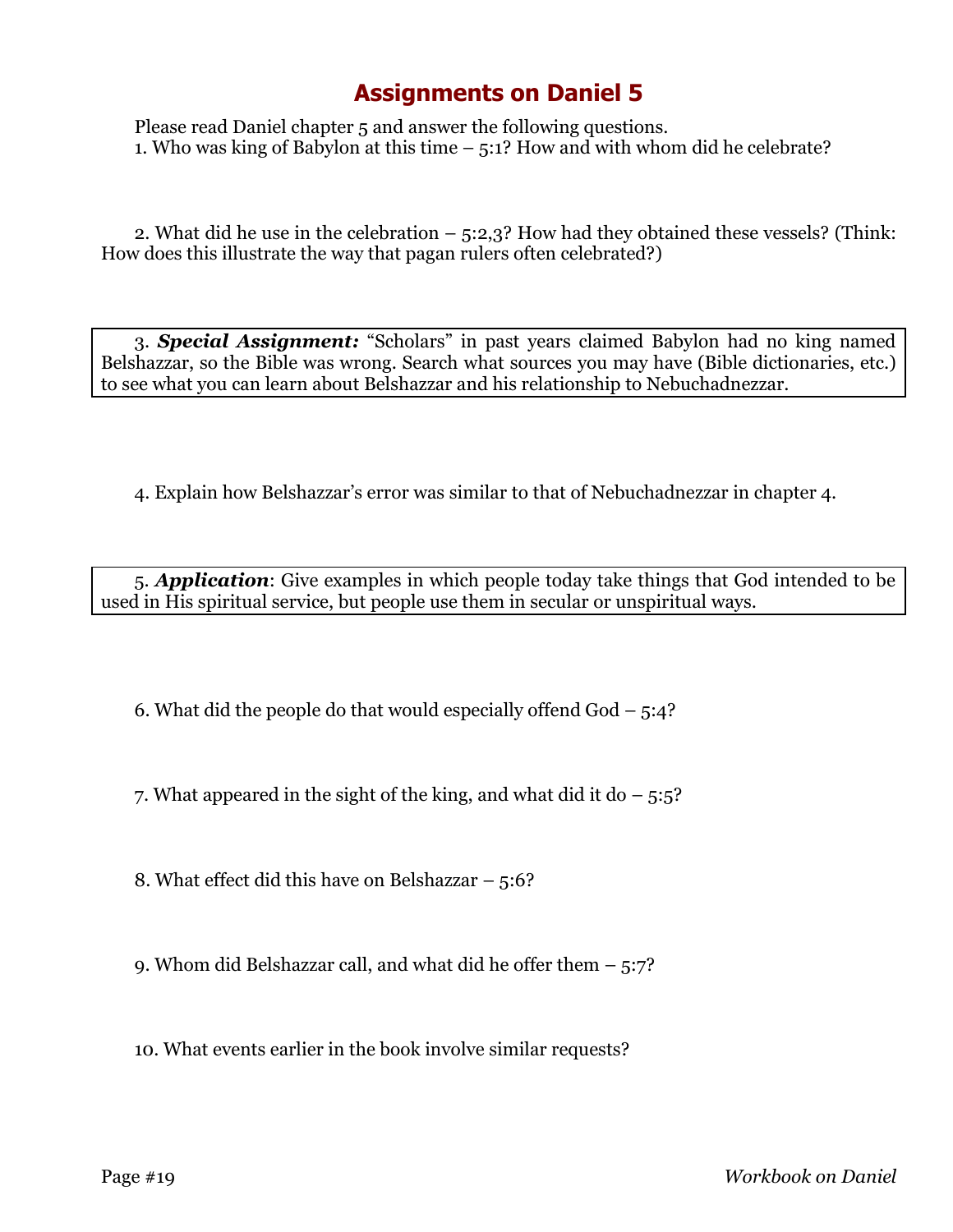11. *Special Assignment:* A search to see why Belshazzar offered the third position in the kingdom (rather than the second) can lead to interesting facts. See what you can find.

12. What results did the wise men achieve and how did this affect the rulers – 5:8,9?

13. Who came to offer help, and whom did she say should be called – 5:10-12?

14. How did she describe Daniel and his abilities?

15. When the king called Daniel, what did he say he had heard about him – 5:13,14?

16. What offer did he make did Daniel – 5:15,16?

17. What did Daniel say about the king's rewards, but what did he offer to do  $-5:17$ ?

18. *Application*: Is it acceptable for teachers and preachers of God's word to be financially supported (give Scripture)? (Think: Why might Daniel not want the rewards?)

19. How did Daniel describe king Nebuchadnezzar – 5:18,19?

20. What did Daniel say happened to Nebuchadnezzar, and for what purpose – 5:20,21?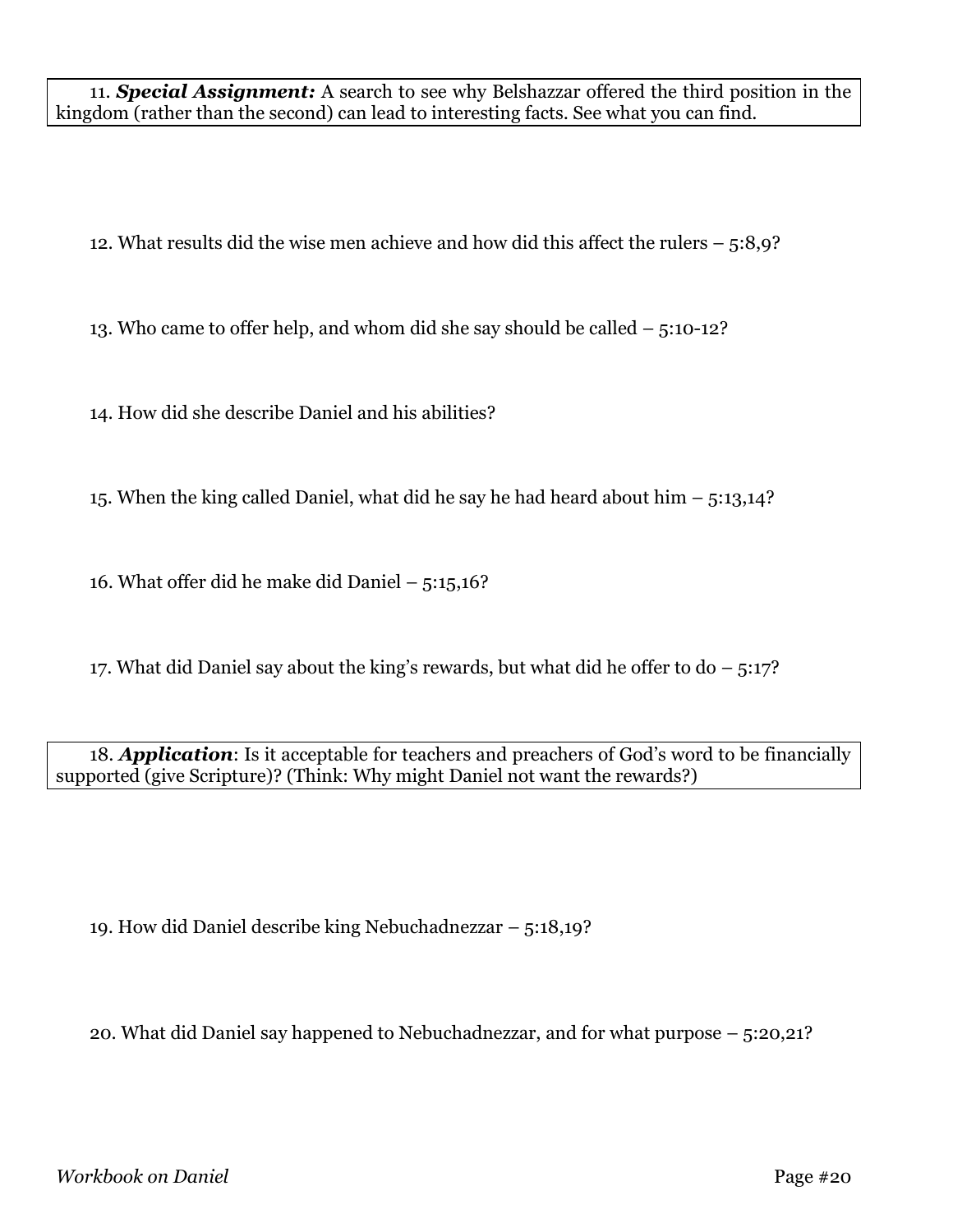21. How did Daniel describe Belshazzar's error – 5:22,23?

22. How did Daniel describe the gods that Belshazzar worshiped?

23. By way of contrast, how did Daniel describe the true God?

24. *Application*: What lessons should we learn about the difference between the true God and false gods?

25. List each of the words that the hand sent by God had written on the wall and explain the significance of each one – 5:24-28.

26. What lesson was the message intended to teach Belshazzar?

27. What reward did Belshazzar give to Daniel – 5:29?

28. How was the message written on the wall fulfilled  $-$  5:30,31?

29. *Special Assignment:* See what you can learn about Babylon's fall to the Persians.

30. *Application*: What other lessons can we learn about Daniel as a prophet and his message to Belshazzar?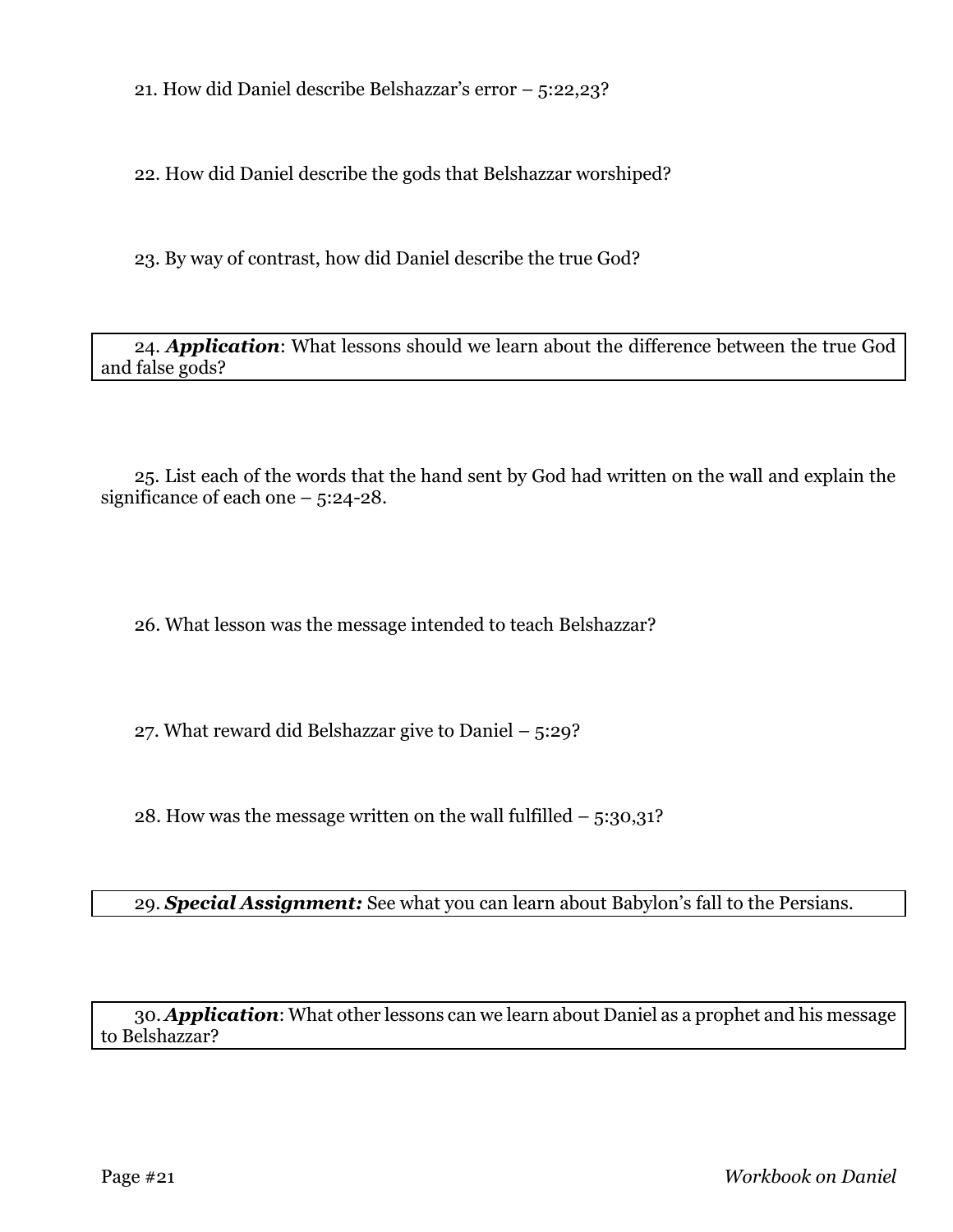Please read Daniel chapter 6 and answer the following questions.

1. Who became ruler after the fall of Babylon? How did he organize the kingdom – 6:1? What kingdom was this?

2. What position was Daniel given – 6:2?

3. What position did the king consider giving Daniel – 6:3? Why?

4. *Special Assignment:* In what ways was Daniel like Joseph? What lessons should we learn?

5. What attitude did other leaders take toward Daniel – 6:4? Why did their efforts fail?

6. *Application*: What lessons should we learn about the attitudes people often have toward the successes of others? How should we deal with such attitudes?

7. In what aspect of Daniel's life did the men seek to entrap him – 6:5?

8. *Application*: Daniel's faithfulness to the Lord was so well known that even his enemies knew he would not compromise it. What should we learn for our lives?

9. What decree did the enemies ask the king to make – 6:6,7?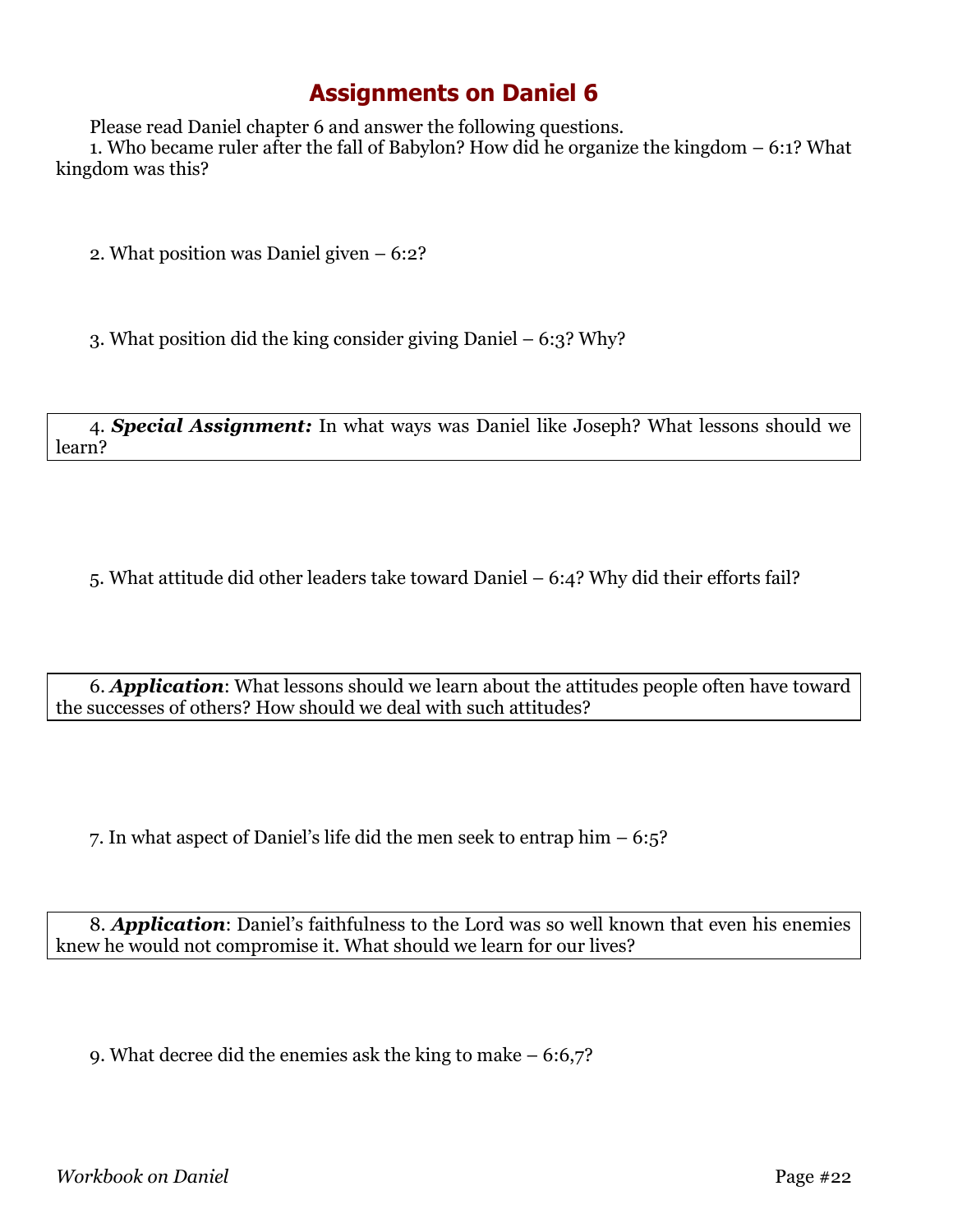10. In what way did the enemies mislead the king to get him to make the decree?

11. What aspect of law was important to the plot – 6:8,9?

12. *Special Assignment:* Explain how these enemies intended for this plot to lead to Daniel's downfall.

13. What practice of Daniel was important to the plot – 6:10?

14. What did Daniel do when he heard that the decree had been made?

15. *Application*: What lessons can we learn from Daniel about prayer and about the practice of prayer in our own lives?

16. List other *passages* about the importance of prayer.

17. How did Daniel's enemies proceed to catch him – 6:11?

18. What accusation did the enemies then make before the king – 6:12,13?

19. How did the king react when he heard the accusation – 6:14?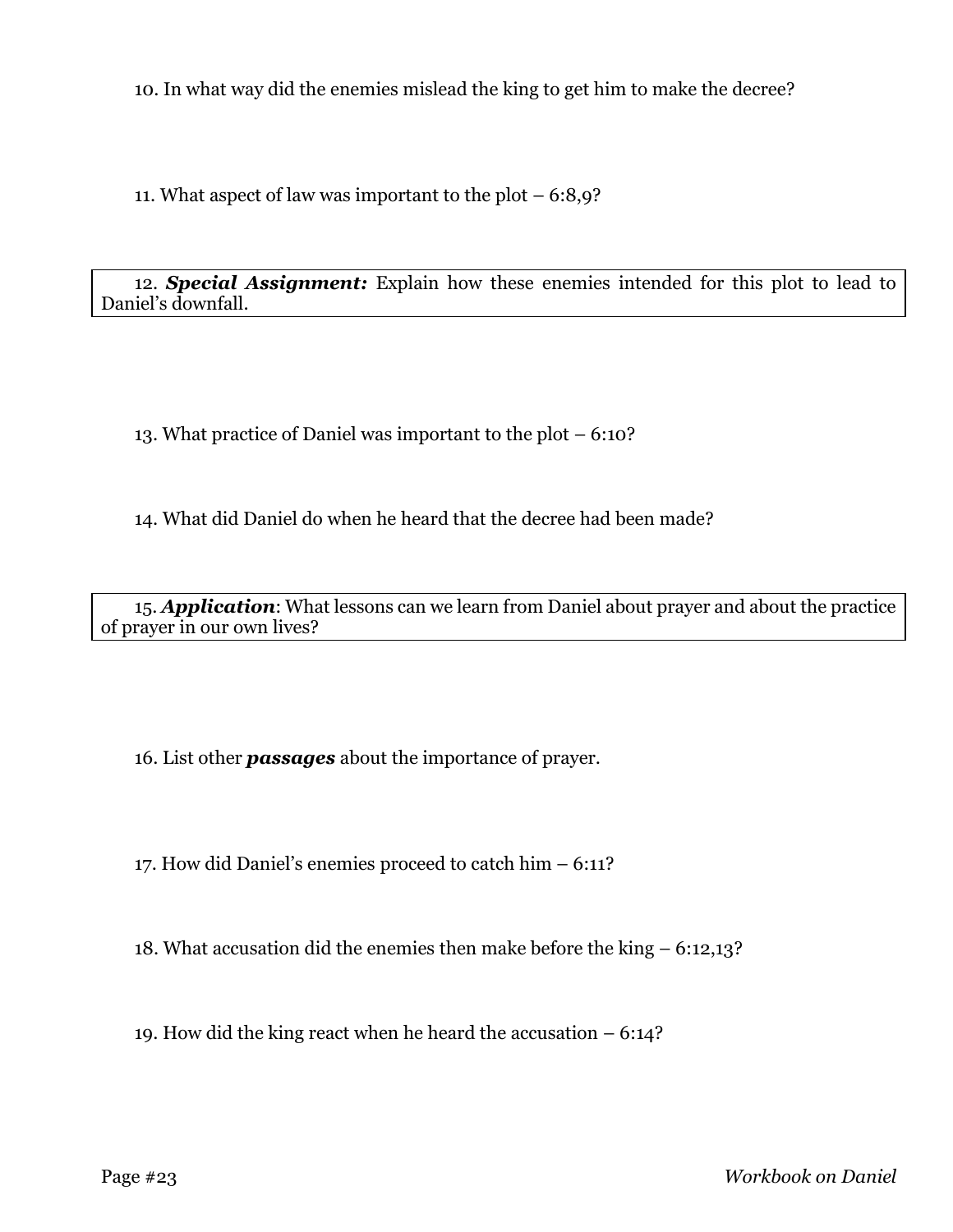20. *Special Assignment:* What does the king's reaction show us about him? What lessons should we learn from the mistake that he made?

21. What reminder did the enemies make to the king – 6:15?

22. What did the king finally do to Daniel, and what reassurance did he express – 6:16?

23. Explain the significance of the king's official action in 6:17.

24. How did the king spend the night while Daniel was in the lion's den – 6:18? What does this show about the king?

25. What did the king do very early in the morning – 6:19,20?

26. What did Daniel say had happened – 6:21,22? What reason did he give why God had protected him?

27. How is Daniel's condition described when he came from the den – 6:23? What reason is given why Daniel was spared?

28. *Application*: What lessons should we learn about the conditions we must meet in prayer in order for God to answer?

29. List other *passages* showing conditions we must meet for God to answer prayer.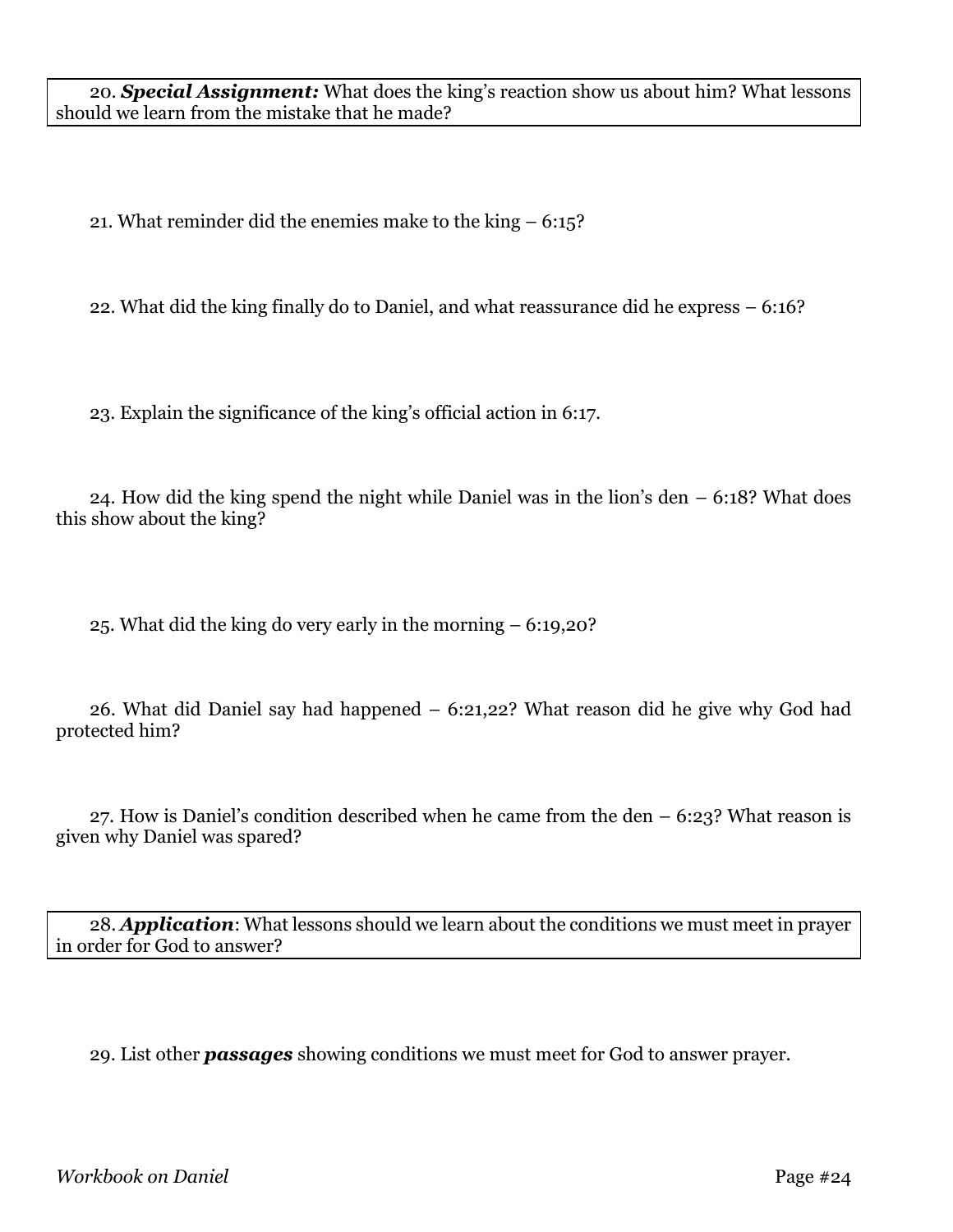30. What new command did the king give then – 6:24? Why would the king give such a command?

31. What happened when these people were cast into the den of lions?

32. *Special Assignment:* List the aspects of this event that demonstrate that Daniel's deliverance was miraculous.

33. *Special Assignment:* Explain how this helps demonstrate the nature of true Bible miracles in contrast to what some people today claim to be miracles.

34. What decree did the king make then – 6:25,26?

35. List the characteristics that the king said God possesses – 6:26,27.

36. Explain how these events would have led the king to these conclusions.

37. *Special Assignment:* Explain how this event demonstrates the purpose of miracles.

38. What was the final outcome described regarding Daniel – 6:28?

39. *Application*: Explain how this event demonstrated the faith of Daniel, and explain lessons that we should learn.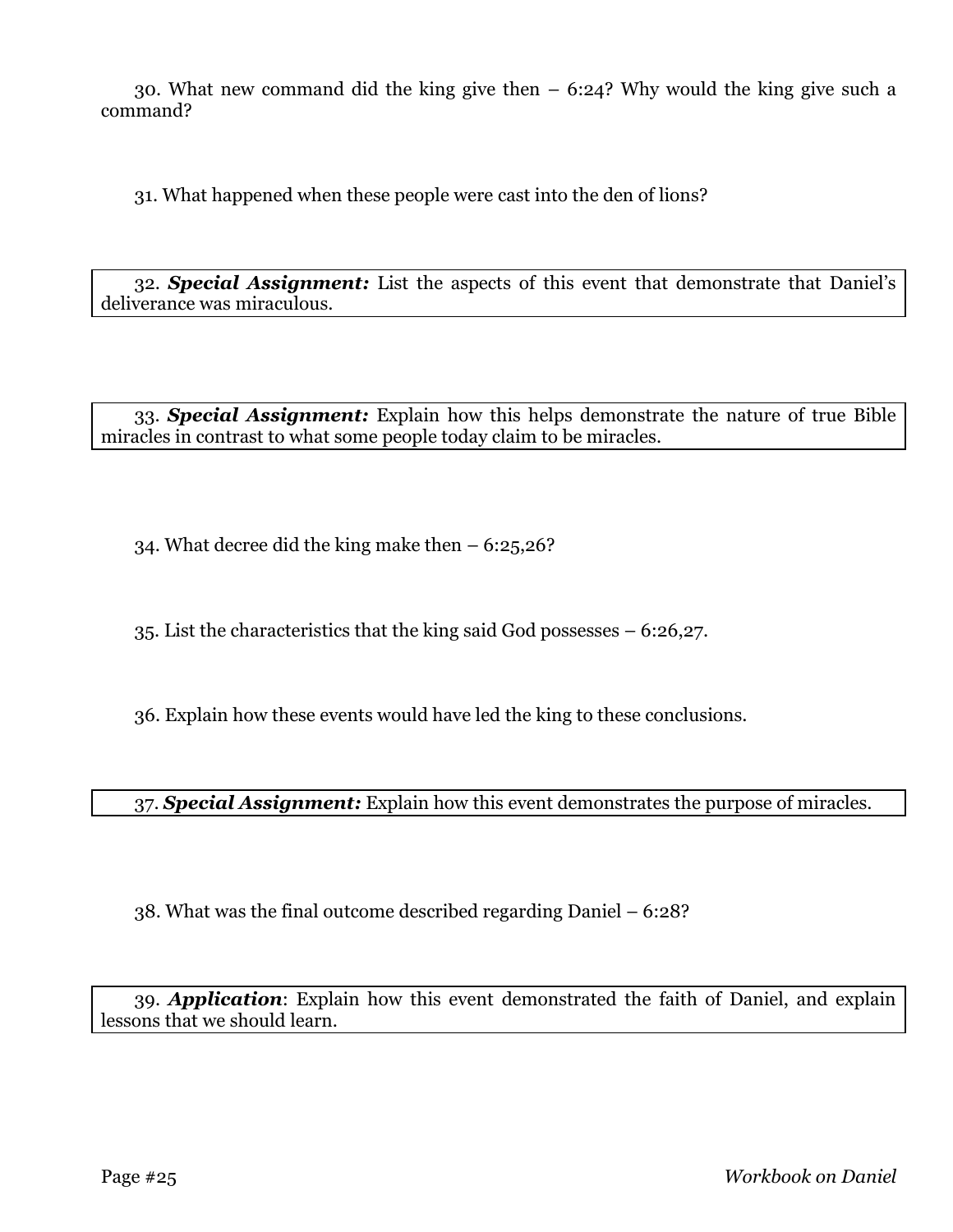Please read Daniel chapter 7 and answer the following questions.

1. Look over the last six chapters of Daniel and describe how these chapters fundamentally differ from the first six chapters. (Note: Due to the prophetic nature of these chapters, we will often wait till we have a full description before attempting explanations.)

2. How was the message in chapter 7 presented to Daniel – 7:1? When did this happen? Where was he?

3. What did he see according to 7:2,3?

4. *Special Assignment:* What would winds and sea represent in symbolic, prophetic language? Consider these examples: Isaiah 17:12; 57:20; Revelation 13:1; 17:15; 20:13; 21:1; Jeremiah 49:32,36; 51:1.

5. *Case Study:* Daniel's revelations are so specific and accurate that skeptics deny they were written till centuries after the Babylonian and Persian empires ended. Explain the significance in this regard of the fact Daniel gives specific times when the visions occurred. What is the correct explanation for the accuracy of the prophecies?

6. Describe each of the beasts that Daniel saw in the following verses:  $7:4 -$ 

 $7:5 -$ 

 $7:6 -$ 

 $7:7 -$ 

7. Describe the horns that appeared in the vision of the fourth beast – 7:8. What happened to them?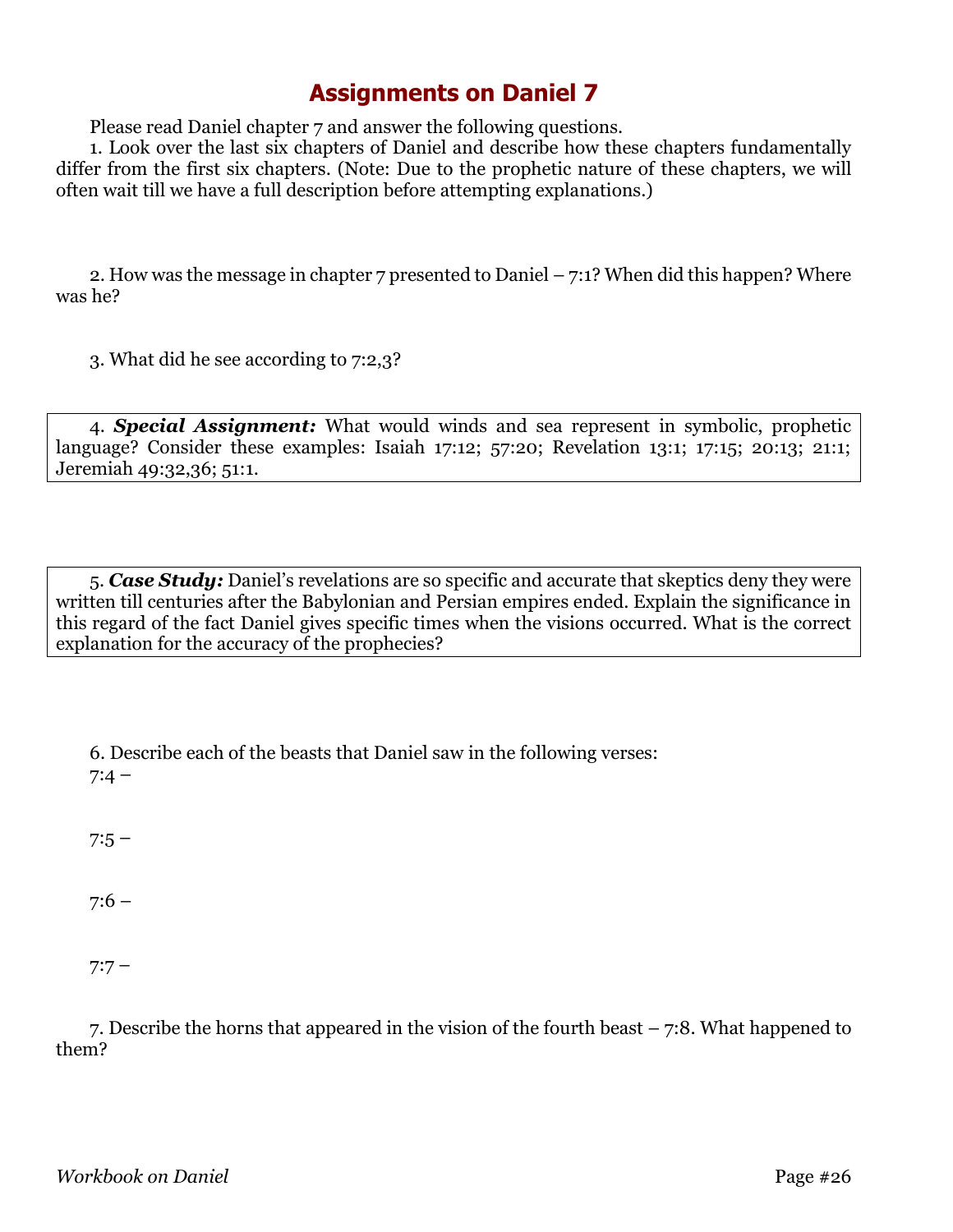8. *Special Assignment:* Are the animals that are described literal or symbolic? Explain how you know.

9. Who appears in 7:9? How is He described?

10. What term is used to name Him? Whom does this describe? Explain the significance of the term.

11. List other *passages* in which Bible writers attempt to describe symbolically the appearance of God.

12. What further information describes the Ancient of Days in 7:10?

13. What would be the significance of a fiery stream coming from God?

14. What is the significance of books being opened? List other similar *passages*.

15. What judgment came upon the fourth beast and its horn – 7:11?

16. What happened to the other beasts – 7:12? How did this differ from the fourth beast?

17. Who then came before the Ancient of Days – 7:13? How is His coming described?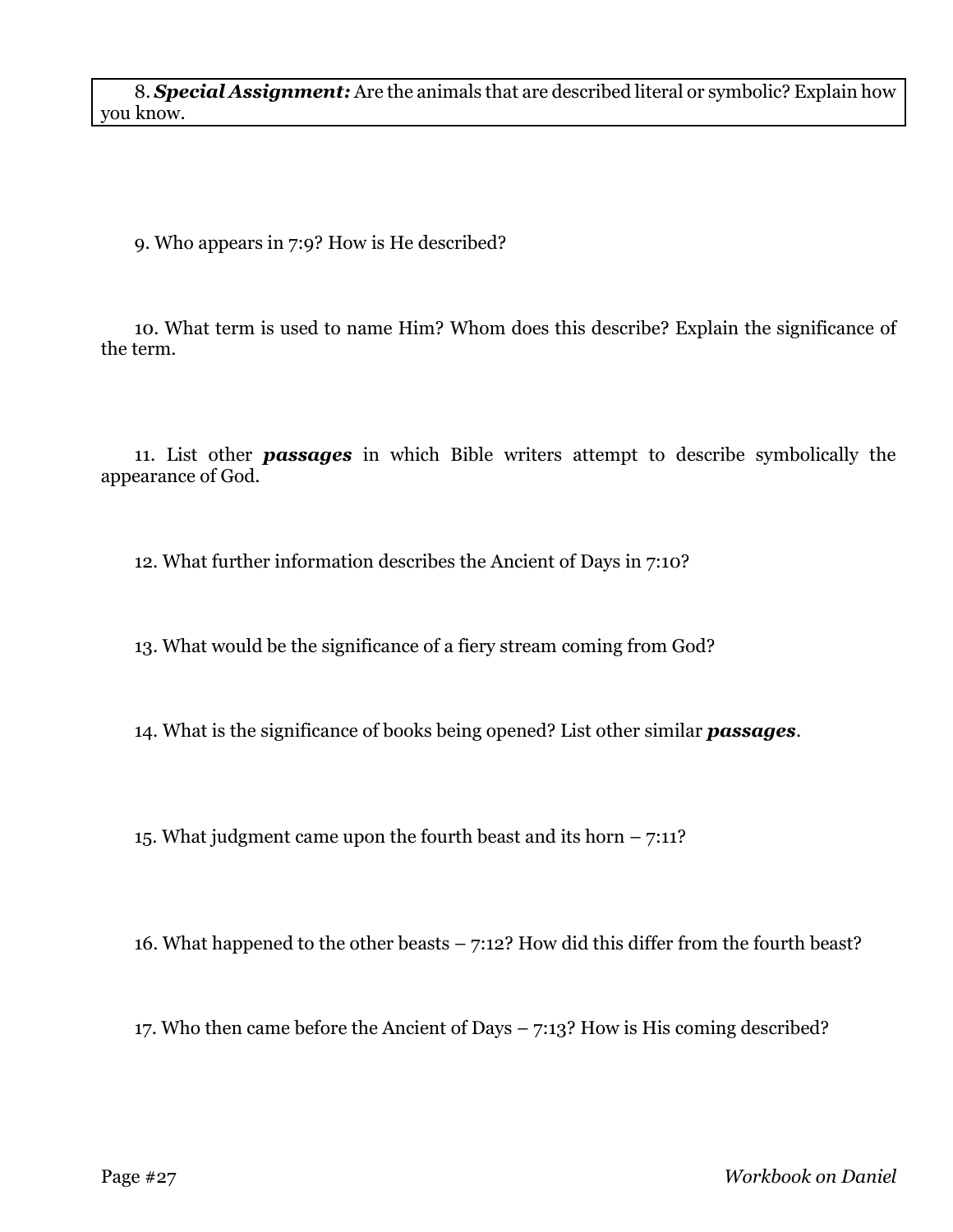### 18. *Special Assignment:* To whom does this refer? How does this fit with Acts 1:9-11?

19. What did He receive – 7:14? How is it described? (Think: Was the kingdom given to the Son of Man when He came to God or when He left God to return to earth, as some teach?)

20. Explain how other passages help us understand what Daniel is predicting. Specifically, consider Revelation 5:6-14; Daniel 2:44; Isaiah 9:7; Luke 1:33; Hebrews 12:28.

21. How did the visions affect Daniel – 7:15,16? What request did he make? (Think: What can we learn from the fact Daniel received a revelation he did not understand?)

22. What did the four beasts represent  $-7:17$ ? (Note: Remember that references to kings in Daniel's prophecies often referred to kingdoms, not just individual rulers – see verse 23.)

23. *Special Assignment:* Compare the four beasts in Daniel 7 to the four parts of the image in Daniel 2. What kingdoms are represented by the four beasts?

24. What additional information is given in 7:18 about God's kingdom? What does this tell us about when God's people could enter this kingdom?

25. How is the fourth beast of Daniel 7 similar to the beast of Revelation 13?

26. What did Daniel specifically want to understand then – 7:19,20?

27. What did the horn in the fourth beast do in 7:21?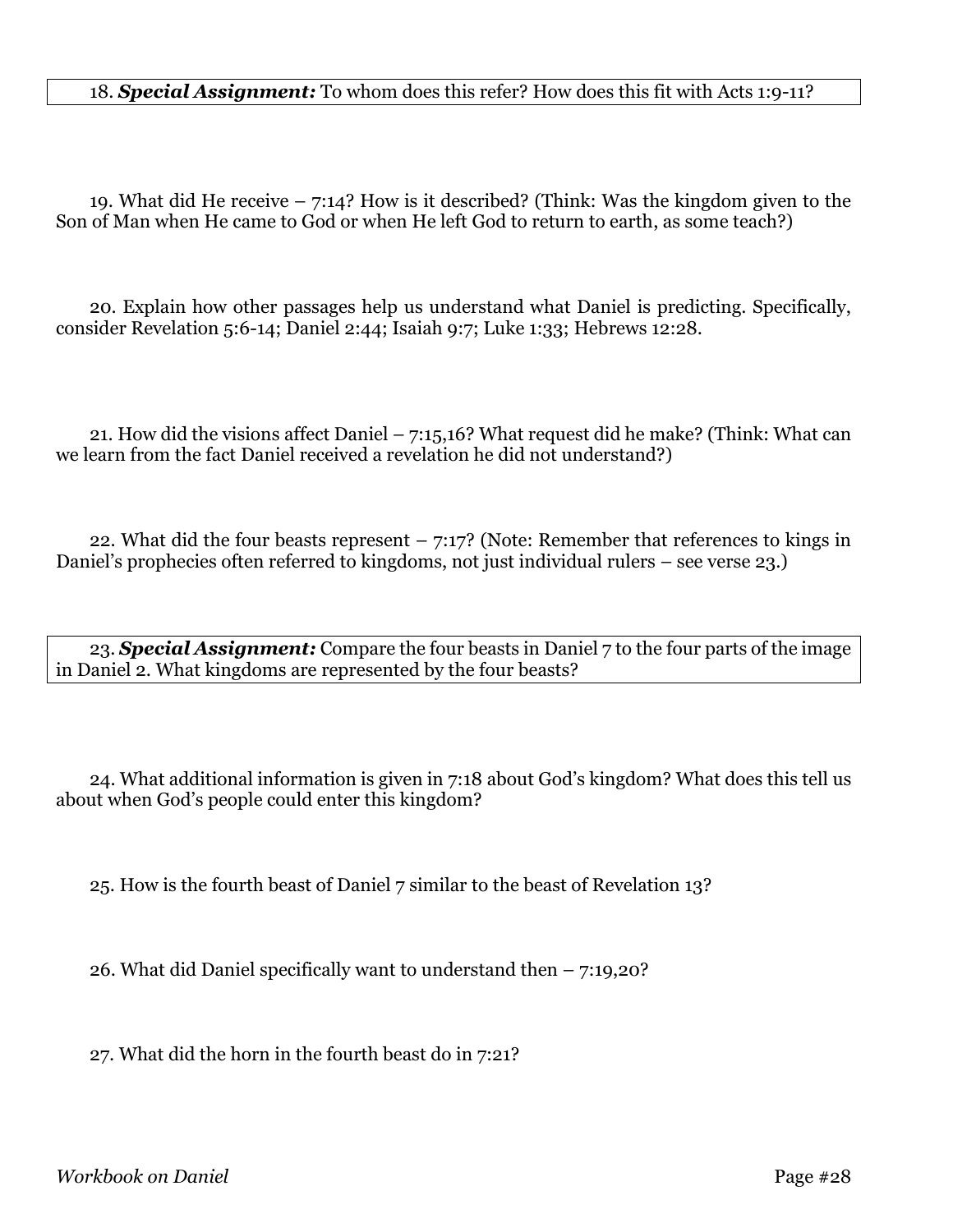28. How long did this last, and what was the result – 7:22?

29. What does the fourth beast represent, and what will it be like  $-7:23$ ?

30. If the beasts represent kingdoms, what do the horns represent – 7:24? What would one horn do to the others? (Note: Remember the numbers are symbolic.)

31. *Case Study:* It is generally agreed that the fourth kingdom is the Roman Empire, and Jesus came to establish His kingdom during the Roman Empire. Many premillennialists say He failed to establish His kingdom then, so the ten horns represent ten kingdoms that will exist when He returns to establish His kingdom. How would you respond?

32. What would the horn/king do according to 7:25?

33. What would happen to him  $-7:26$ ?

34. *Special Assignment:* Explain similarities between Daniel's prophecy here and Revelation 13. How does this help explain Revelation 13?

35. Time. times, and half a time equals 3½ times. If a "time" refers to a year, how is this similar to Revelation 11:2,3; 12:6; 13:5 (note  $3\frac{1}{2}$  years = 42 months = 1260 days if each month equals 30 days). What do these time periods represent? (Remember the numbers are symbolic.)

36. What kingdom is described again in 7:27, and what happens to it? (Note: To understand the fulfillment of the prophecy and the references to the kingdom, review the Scriptures regarding the fulfillment of the vision in Daniel chapter 2.)

37. How was Daniel affected by the things revealed to him  $-7:28$ ?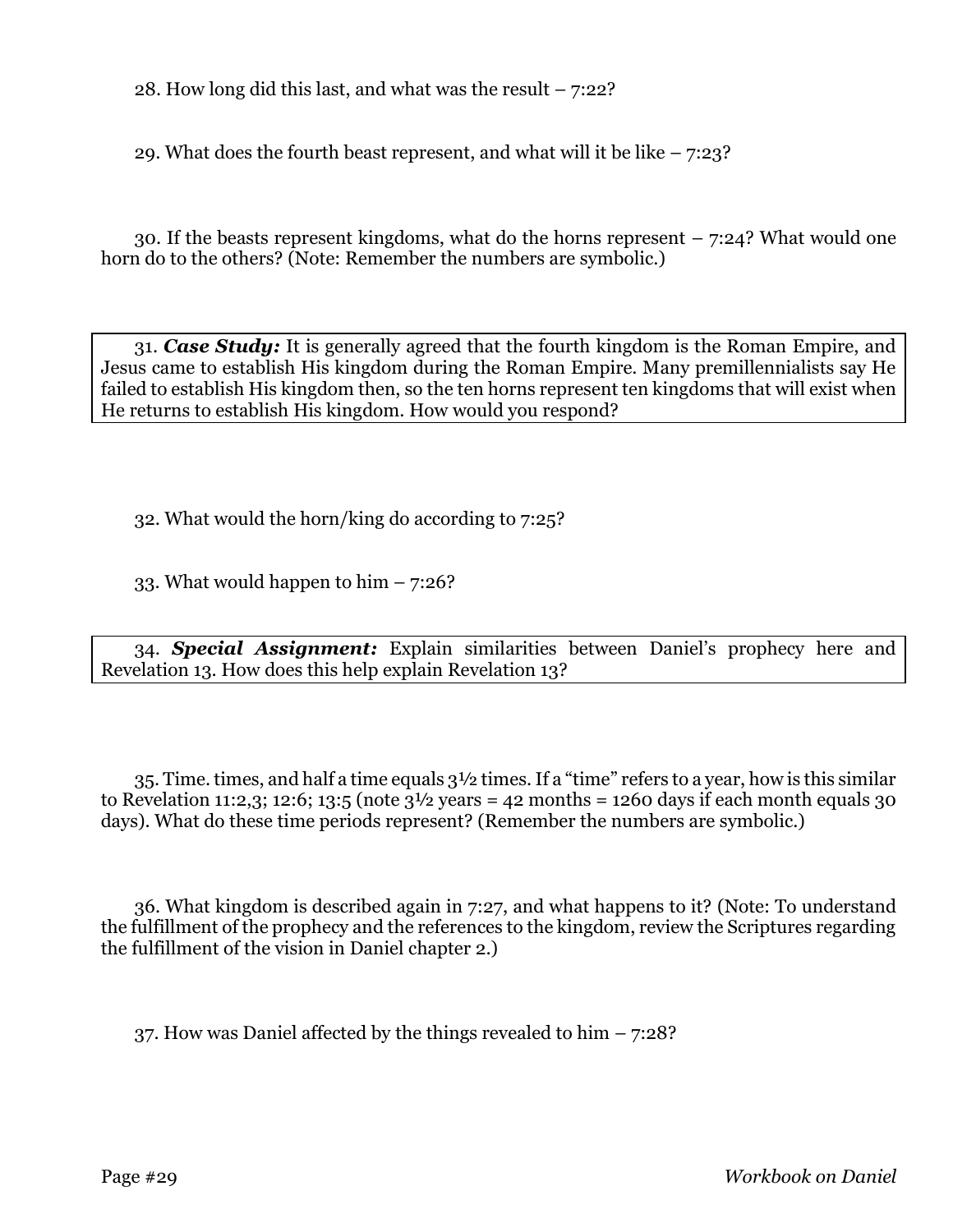Please read Daniel chapter 8 and answer the following questions. 1. When did the vision in this chapter occur  $-8:1?$ 

2. Where did Daniel see himself in the vision (see a *map*) – 8:2? (Think: What does the Bible tell us elsewhere about this place?)

3. Describe the animal that Daniel saw – 8:3.

4. What did this animal do  $-8:4$ ?

5. Describe the animal Daniel saw next – 8:5.

6. What did this second animal do to the animal that Daniel had seen first – 8:6,7? (Think: What had animals and horns represented in the previous vision?)

7. What happened when the male goat grew strong – 8:8?

8. What happened with one of its horns – 8:9?

9. What did this horn do – 8:10? (Think: For the significance of the stars in prophecy, see Joel 2:10; 3:15; Isaiah 13:10.)

10. How high did he exalt himself, and what did he do then – 8:11,12?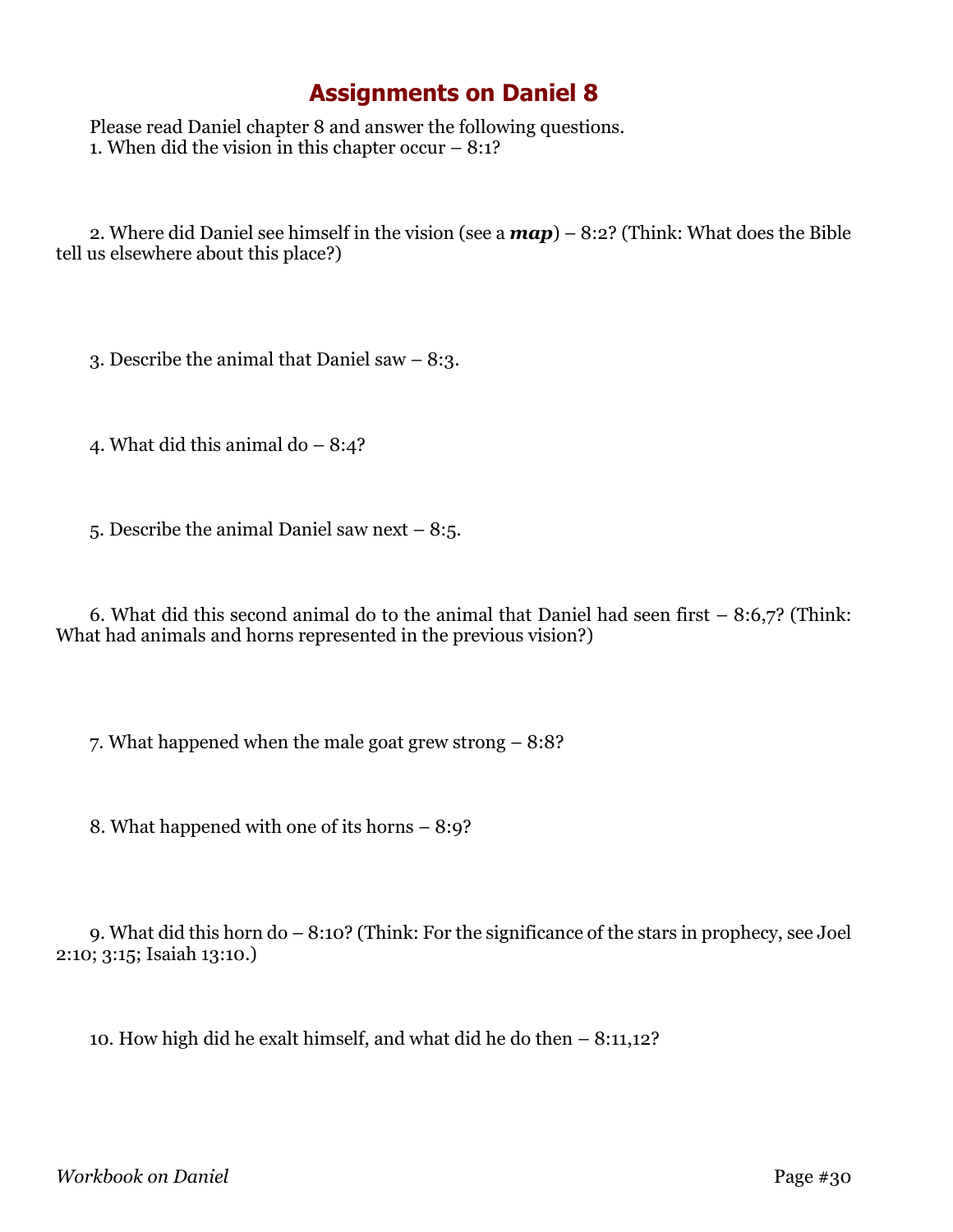11. What question was asked in 8:13?

12. What answer was given? What would happen at the end of that time – 8:14?

13. What did Daniel want to know – 8:15? What did the one who stood before him look like? (Think: What does this tell us about how angels sometimes appeared?)

14. What instruction was given, and to whom was it given – 8:16?

15. What can we learn about this angel from other passages?

16. What did Daniel do when this one approached – 8:17? To what time did the vision refer?

17. What was Daniel doing, and what did the angel do to him – 8:18?

18. What did the angel explain about the time to which the vision applied – 8:19?

19. What explanation is given for the ram with two horns – 8:20?

20. What was the explanation for the male goat and its large horn – 8:21?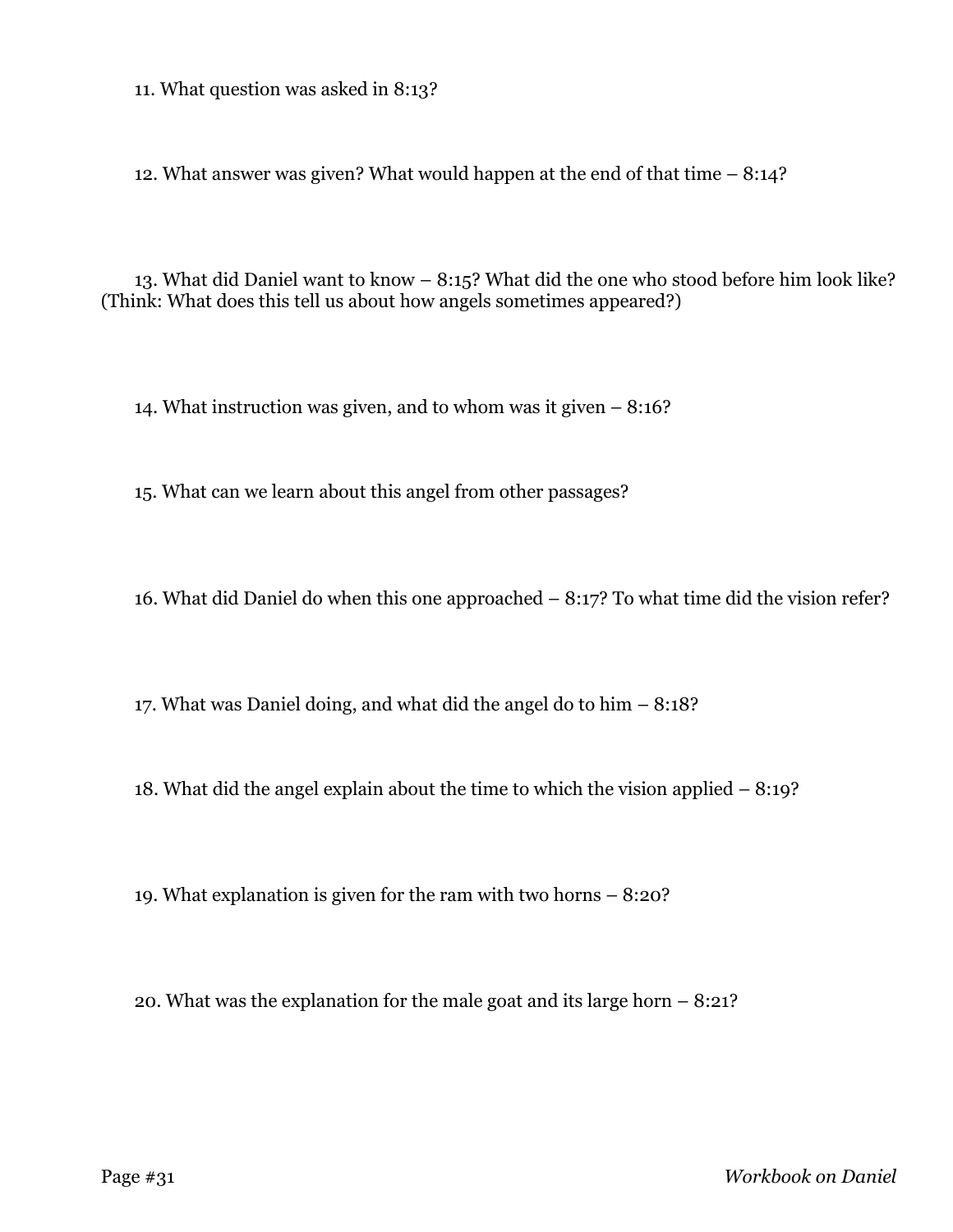21. *Special Assignment:* Research and determine whom this large horn represented in history and when and where this conflict occurred. (Bible dictionaries or commentaries may be helpful here.)

22. What was meant by the horn that broke and four horns took its place – 8:22?

23. *Special Assignment:* Again research and determine how this was fulfilled.

24. *Special Assignment:* In the dreams and visions of Daniel 2 and 7, four kingdoms are described, but only the first one was named. How does the information here help us identify two other kingdoms?

25. 8:23 describes further the little horn of 8:9-12. What more do we learn here?

26. What harm would he cause – 8:24?

27. How high would he exalt himself, and how is his downfall described – 8:25?

28. *Special Assignment:* Again, what king in history fulfilled this prophecy? What did he do that is described here prophetically? How long did the persecution last?

29. What was Daniel told about when the vision would be fulfilled – 8:26?

30. How was Daniel affected by this information – 8:27?

*Workbook on Daniel* Page #32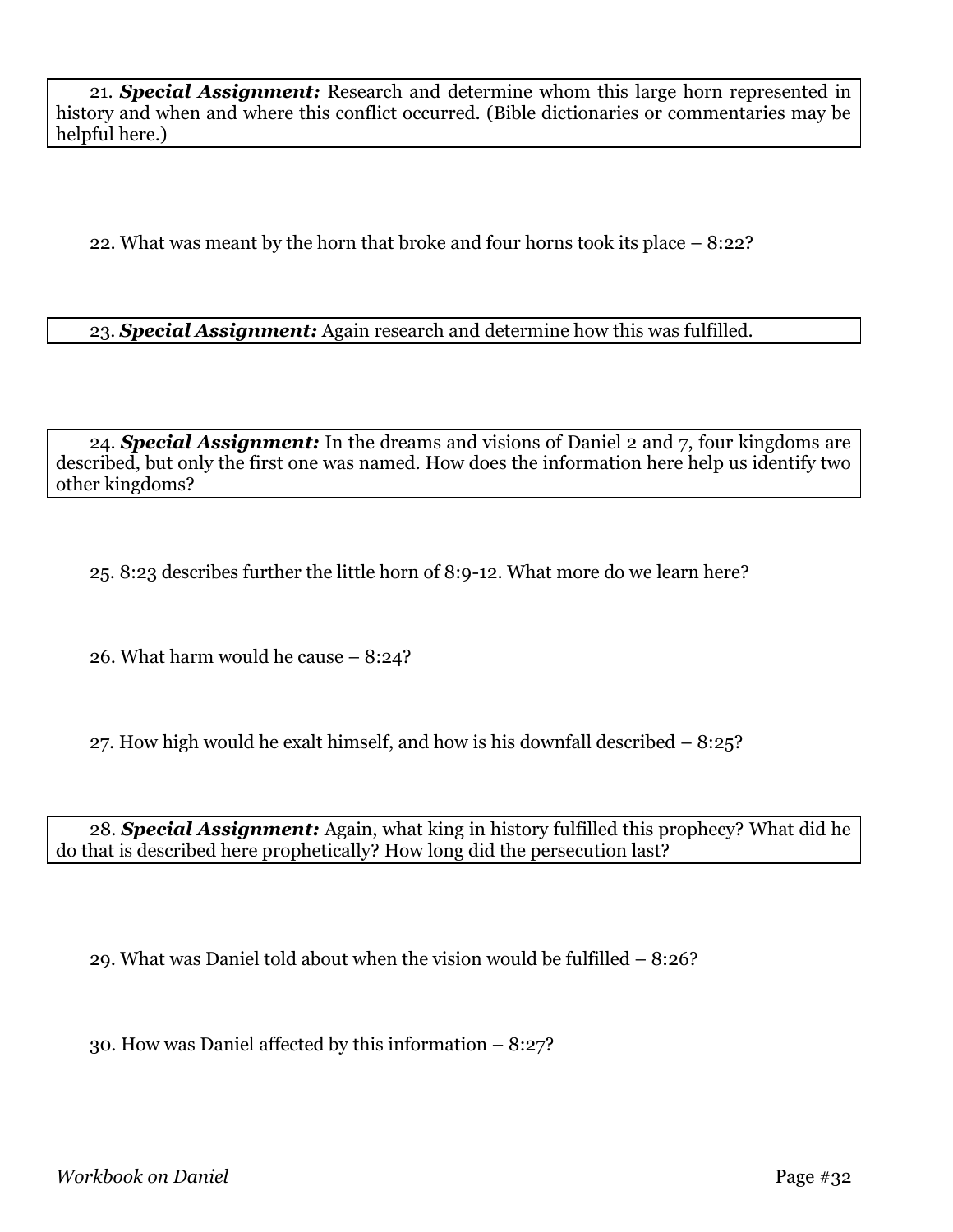Please read Daniel chapter 9 and answer the following questions. 1. When did the events recorded in this chapter occur – 9:1?

2. What did Daniel realize, and how did he realize it – 9:2?

3. List *passages* where this prophecy of Jeremiah may be found.

4. What did Daniel do – 9:3? (Think: What is the significance of the fasting, sackcloth, and ashes?)

5. How did he describe God in his prayer – 9:4?

6. What confession did Daniel make – 9:5?

7. Why was this confession important? See Leviticus 26:40-42; 1 Kings 8:47-49; Nehemiah chapter 9.

8. How had the people treated the prophets – 9:6?

9. How did the people's conduct compare to that of God – 9:7,8?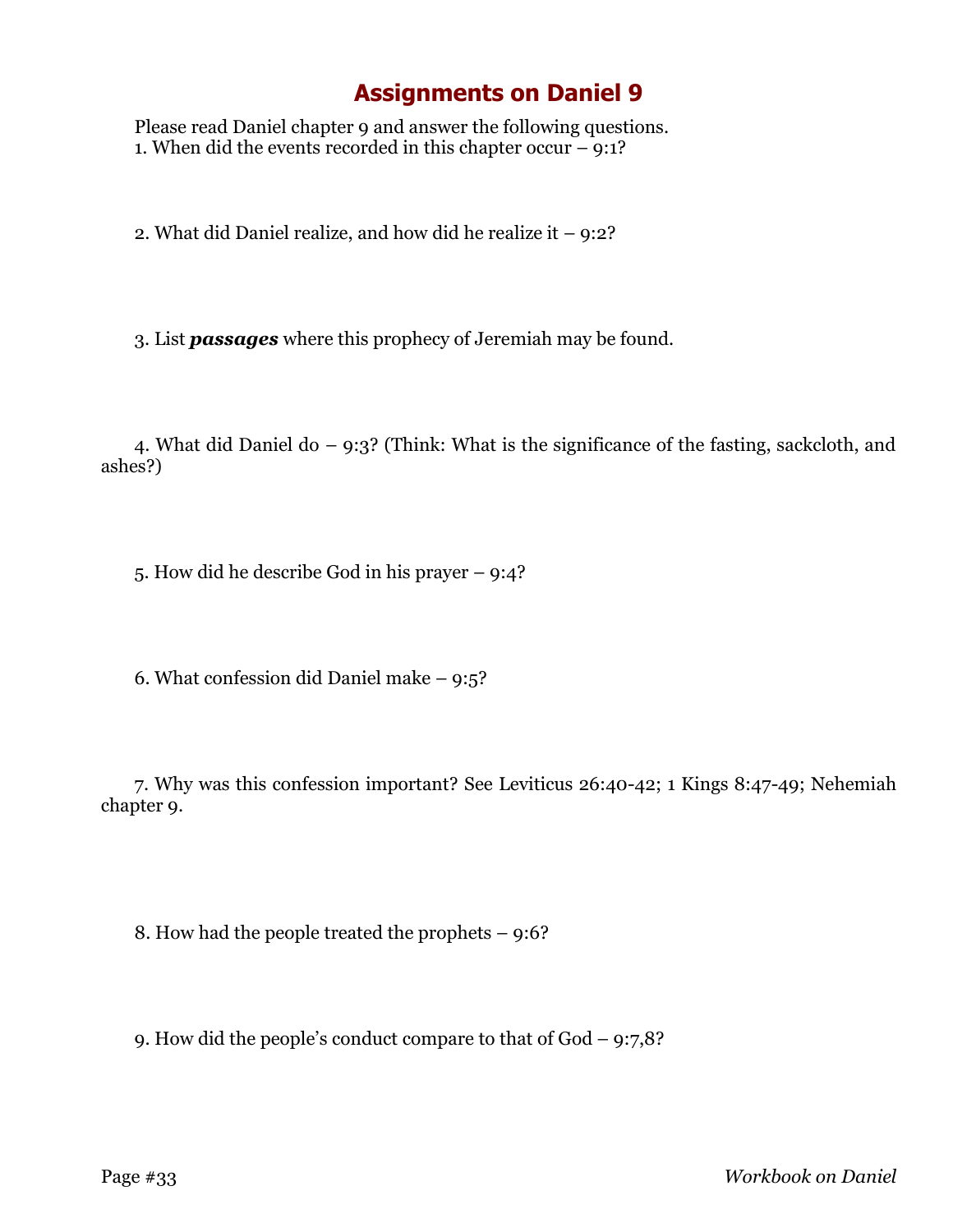10. What groups of people had been guilty of sin?

11. What had been the consequence of the sins?

12. How is the conduct of the people compared to the character of God in 9:9?

13. How had the people acted, and what consequence had come upon them according to 9:10,11?

14. List other *passages* in which God had warned the people that their sins would lead to these consequences.

15. How are the consequences to the people described in 9:12?

16. Despite these consequences, what had the people failed to  $d_0 - 9:13$ ?

17. What conclusion did Daniel reach about God in 9:14? (Think: What lessons should we learn about our own lives?)

18. What had God done for the people in the past – 9:15? Yet how had the people responded to God's goodness?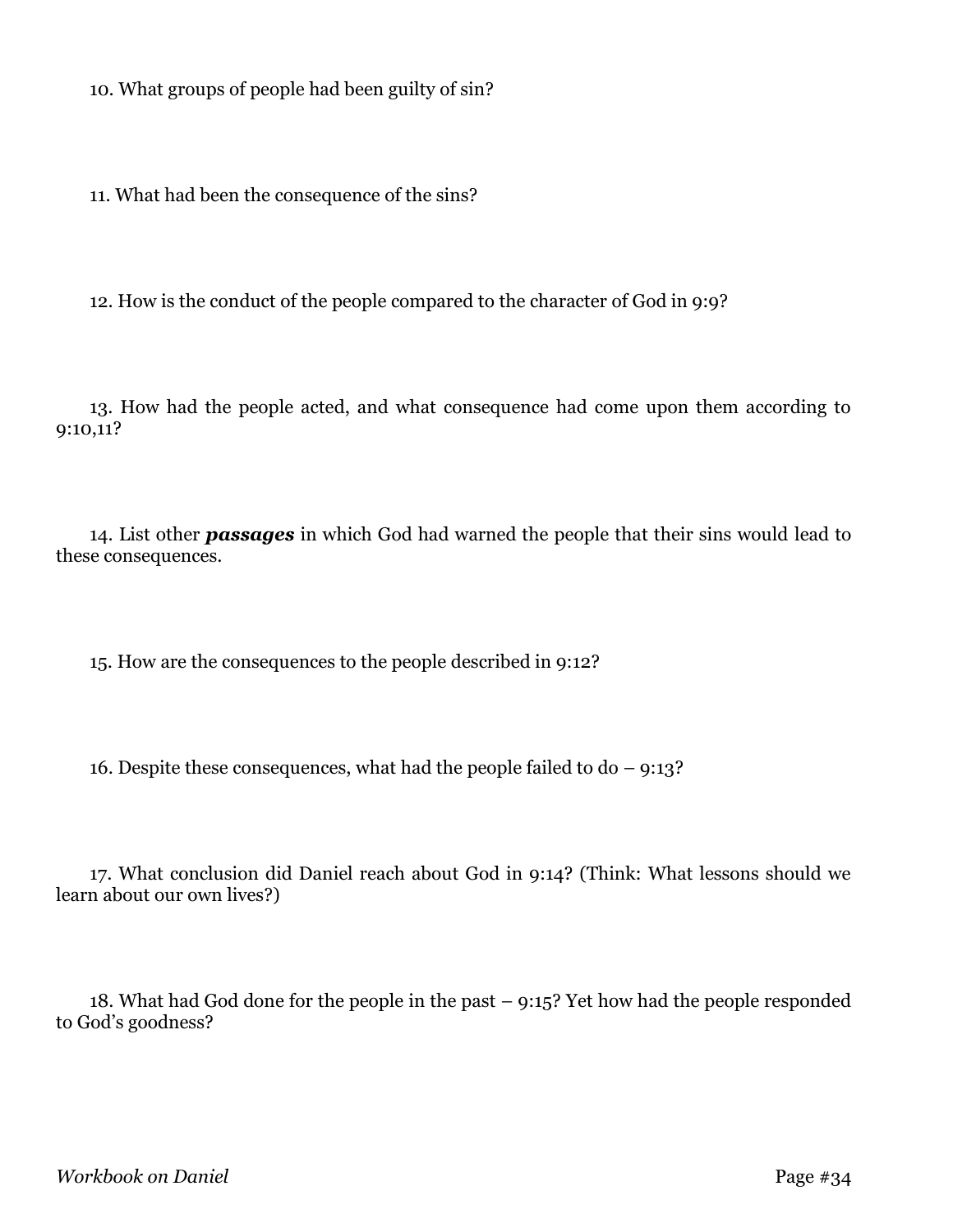20. *Special Assignment:* Explain the connection between Daniel's request and the prophecies of Jeremiah (verse 2) and God's deliverance of the people from Egypt (verse 15).

21. What reason did Daniel give why he believed God should act as Daniel was requesting Him to act – 9:18,19. (Think: What should we learn about our own requests to God?)

22. *Special Assignment:* Summarize in your own words the purpose of Daniel's prayer.

23. Who came as Daniel was praying – 9:20,21? Where have we already read about him?

24. How did he come, and when did he come?

25. For what purpose did he come – 9:22,23?

26. What reason did he give why this information was given to Daniel?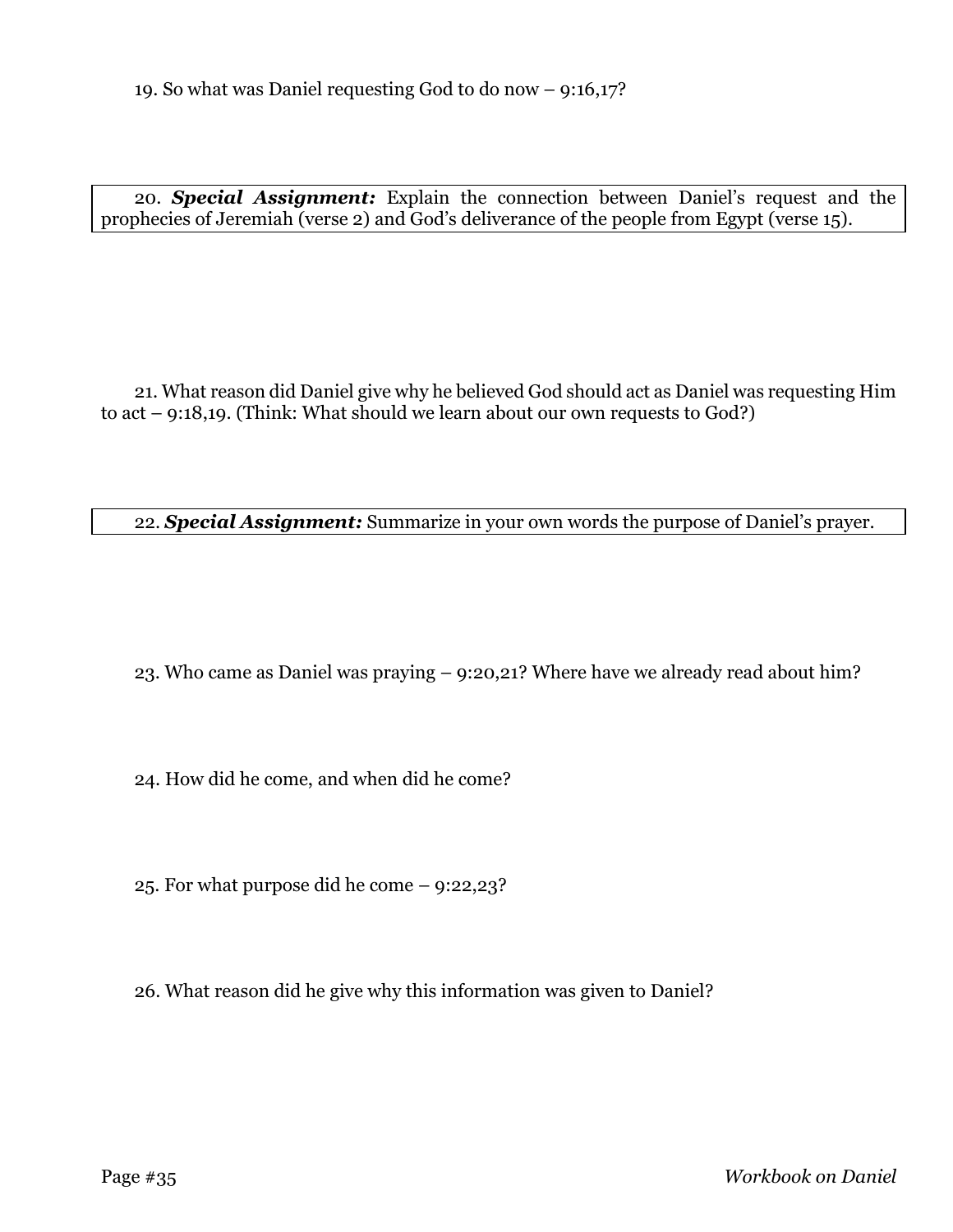27. According to 9:24, what time period had been determined, and what things would happen during that time?

28. What time period is described in 9:25? At what event would it begin, and at what event would it end? (Note: We encourage you to avoid premillennial speculations on these verses. For a Scriptural review of premillennial teaching, please study our free articles on our Bible study web site at [www.gospelway.com/instruct](http://www.gospelway.com/instruct) – see the section about "Man").

29. What is meant by "your people and your holy city"?

30. What is meant by "the command to restore and build Jerusalem"? (Think: How did this relate to Daniel and his prayer?)

31. Under what circumstances would Jerusalem be restored according to 9:25?

32. *Special Assignment:* List other *scriptures* that describe the rebuilding of Jerusalem. Summarize some of the people and events involved.

33. Who fulfilled the reference to Messiah the Prince?

34. *Special Assignment:* What is meant by "to finish the transgression, to make an end of sins, to make reconciliation for iniquity, to bring in everlasting righteousness"? Explain how the Messiah accomplished these things.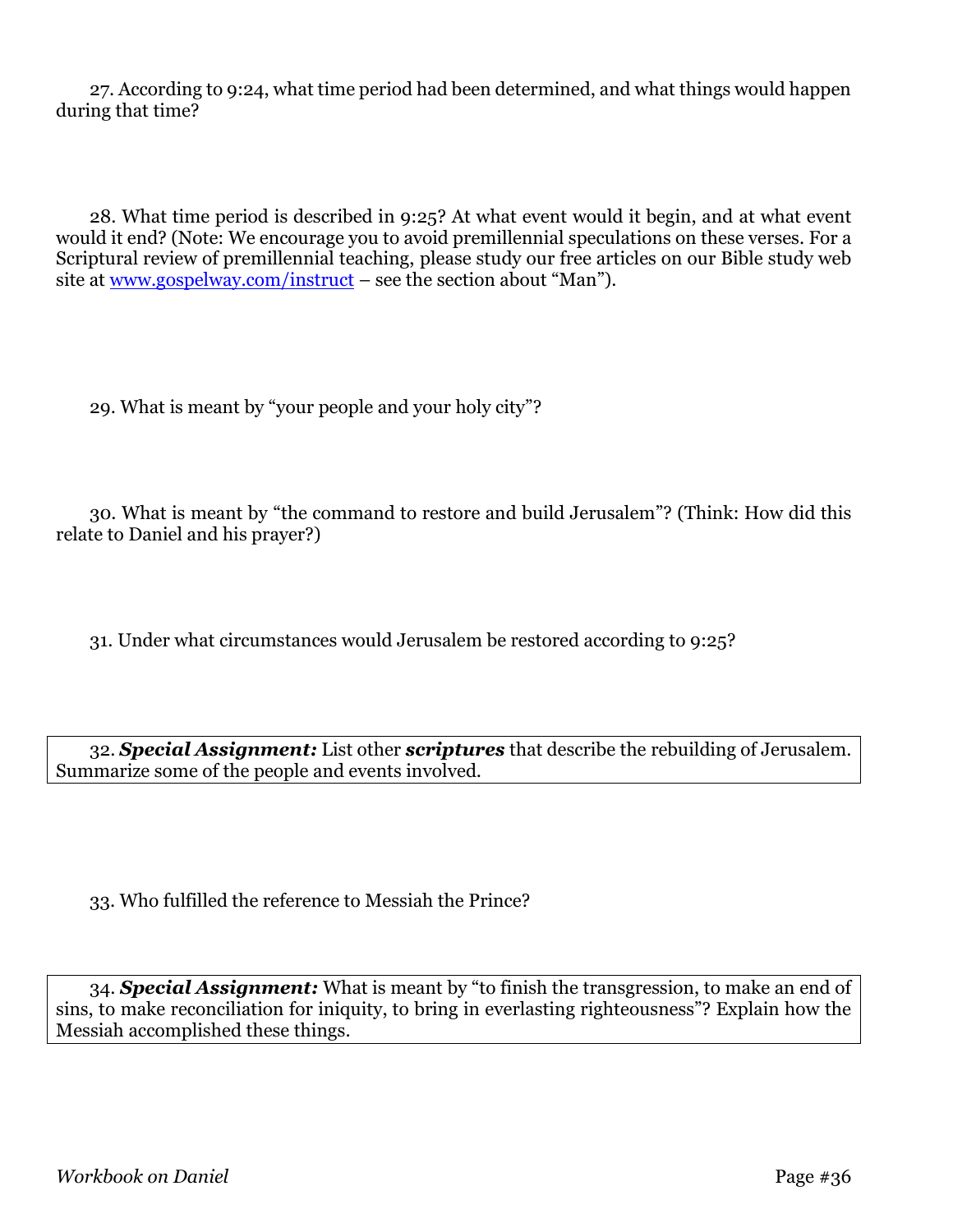35. List *passages* showing that the Messiah accomplished these things when He came. (Note Acts 3:21-24.)

36. *Special Assignment:* In what sense was the Messiah referred to as the "Holy One" or "Most Holy"? In what sense was He anointed?

37. List *passages* showing that Christ was the Holy One and that He held offices that required anointing.

38. What would happen to the Messiah after the sixty-two-week period – 9:26? Explain "not for Himself" (see Isaiah 53).

39. What is the significance of the city and the sanctuary that would be destroyed? What people of what prince accomplished this?

40. How did this involve abominations and desolation? (See Jesus' prophecy of the destruction of Jerusalem: Luke 21:20; Matthew 24:15; Mark 13:14.)

41. What covenant did Jesus confirm (note Acts 3:25; Galatians 3:16,17; Luke 1:2,52)? In what sense did He bring an end to sacrifice and offering?

42. The time periods are especially difficult to explain. Consider these thoughts: Are the numbers in prophecy meant to be literal or symbolic?

Note that 70 weeks = 7 x 10 x 7 days (1 week = 7 days). What is the symbolic significance in prophecy of the number 7 and the number 10? (Compare Matthew 18:22.)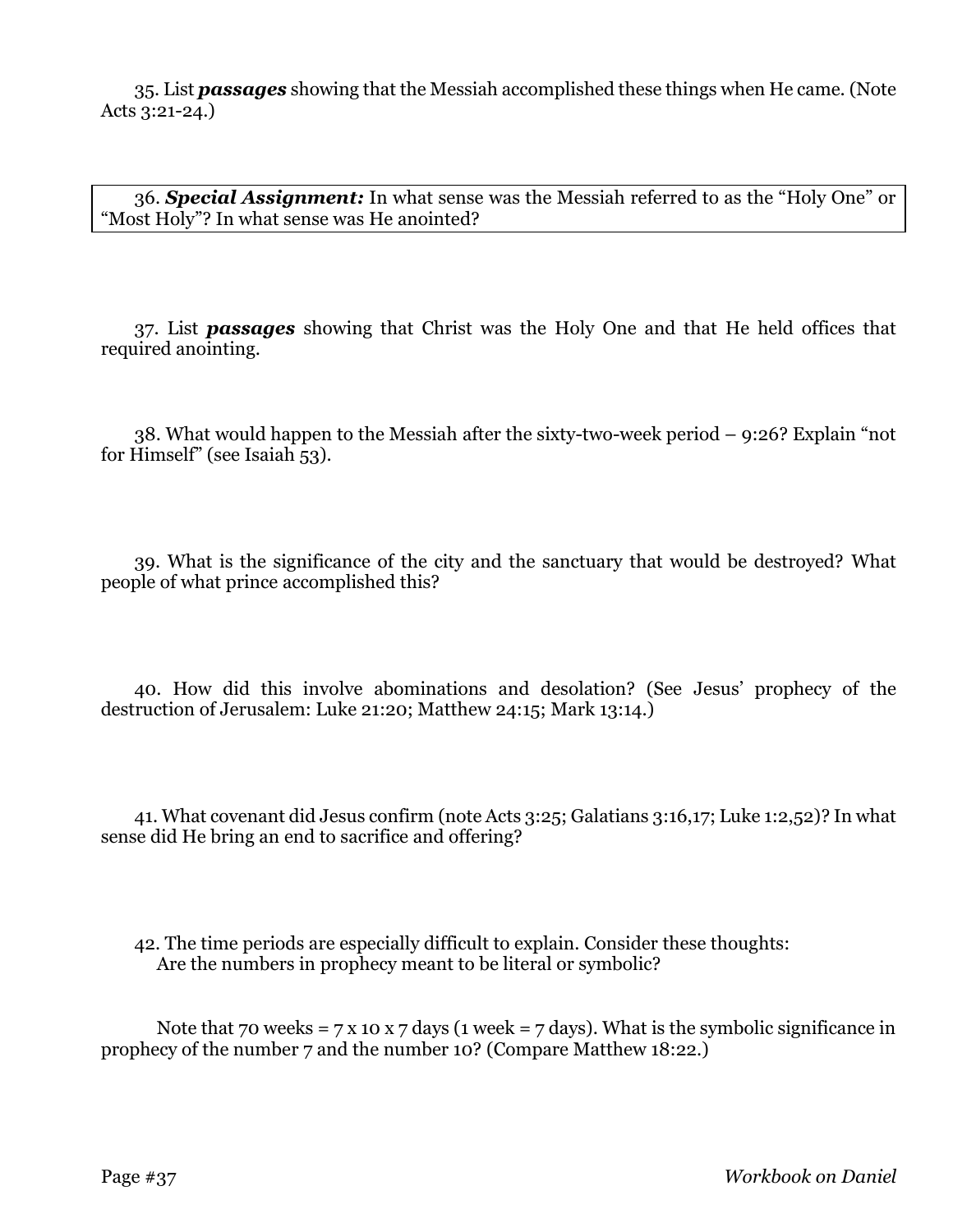Please read Daniel chapter 10 and answer the following questions. 1. Who was king when these events occurred – 10:1? How is the message that Daniel received described?

2. What was Daniel doing when he received this vision – 10:2,3?

3. Where was Daniel and when was it that he saw the vision – 10:4?

4. Describe the garments of the man whom he saw – 10:5. (Think: What would such clothing indicate?)

5. How is the man himself described – 10:6? (Think: What other visions in the Bible involved someone with similar appearance?)

6. Why did the men who were with Daniel not see the vision like he did  $-10:7$ ? (Think: what does this tell you about the vision?)

7. How was Daniel himself affected by the man's appearance – 10:8? (Think: What other visions in the Bible had similar effects on people?)

8. What was Daniel's condition at the time, yet what did he hear – 10:9?

9. What happened then, and what effect did it have on Daniel – 10:10?

10. How did the man address Daniel in 10:11?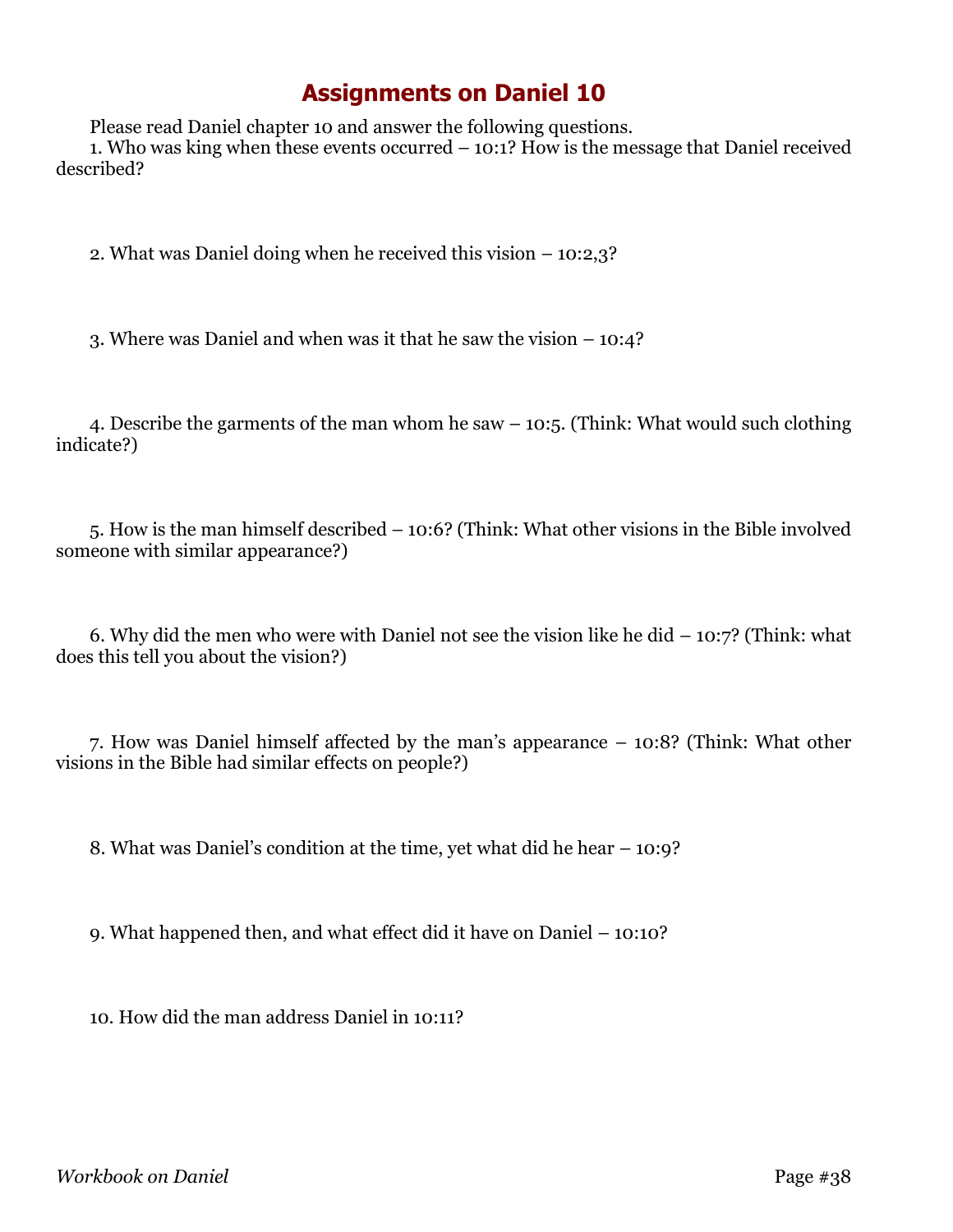11. What reason did the man give for coming to Daniel – 10:12?

12. What reason did the man give why he had not come sooner – 10:13?

13. Who helped the man, and where else do we read about the one who helped him?

14. Whom did the vision concern, and what are we told about when it would be fulfilled – 10:14?

15. *Special Assignment:* Study the expression "latter days." To what period of time does this expression often refer? Prove your answer by Scripture (not opinion).

16. What did Daniel do when these words had been spoken – 10:15?

17. What reason did Daniel give why he could not speak – 10:16-18? How was he given strength to speak?

18. What reassurance did the man give, and what was the effect on Daniel – 10:19?

19. What did the man say that he was going to do – 10:20? (Note the nations that are involved in the future plans.)

20. What did he say that he would tell Daniel – 10:21?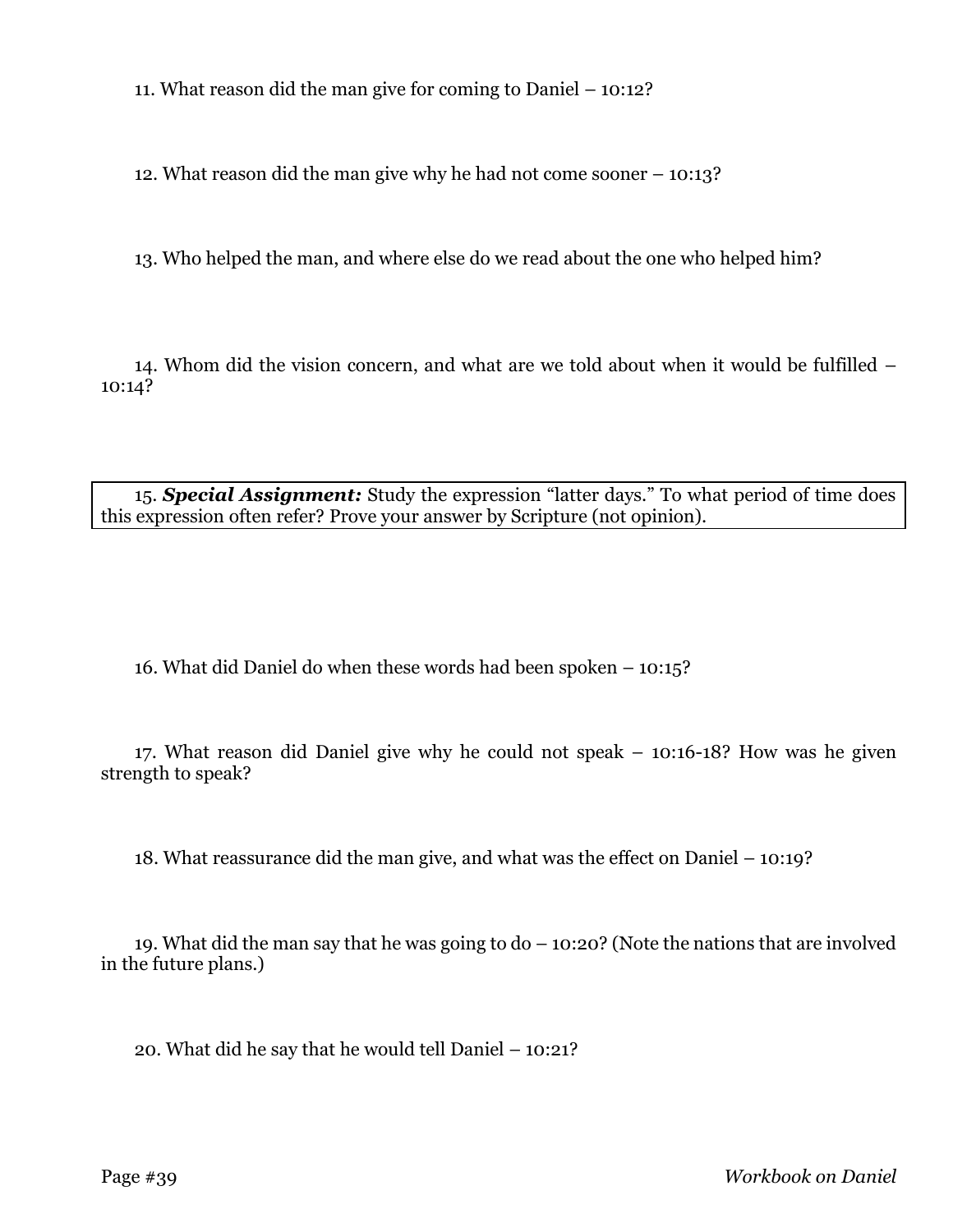Please read Daniel chapter 11 and answer the following questions.

Note: The vision of Daniel 10 continues in chapters 11 and 12. The fulfillment of the prophecies occurred in the period of silence between Malachi and the New Testament, so we have no inspired record of the fulfillment. We must rely on uninspired history. Please study commentaries or Bible encyclopedias or dictionaries for help. (The books of 1 and 2 Maccabees – or Machabees – are uninspired but generally reliable historically.)

1. What did the angel say he did and when did he do it – 11:1? Where else have we read about Darius the Mede?

2. How many significant rulers did the angel predict – 11:2? How did he describe them?

3. What would the fourth king do? (Note the references Persia and Greece. Consider which king of Persia attacked Greece. Note the connection to the book of Esther.)

4. Who would arise and how is he described – 11:3? (Think: Which king of Greece would this fit? See 1 Maccabees 1:1-10.)

5. What would happen to his kingdom then – 11:4? (Think: Find the fulfillment of this in the history of Greece. See also the vision in Daniel 8.)

6. What would one king do – 11:5? (Hint: The Seleucids ruled in Syria north of Palestine, and the Ptolemies ruled in Egypt south of Palestine.)

7. What attempt would be made to achieve an alliance – 11:6?

8. What would be the result of this attempt? (Think: See your sources for specifics.)

9. Who would follow the daughter of the king of the South, and what would he do  $-11:7$ ?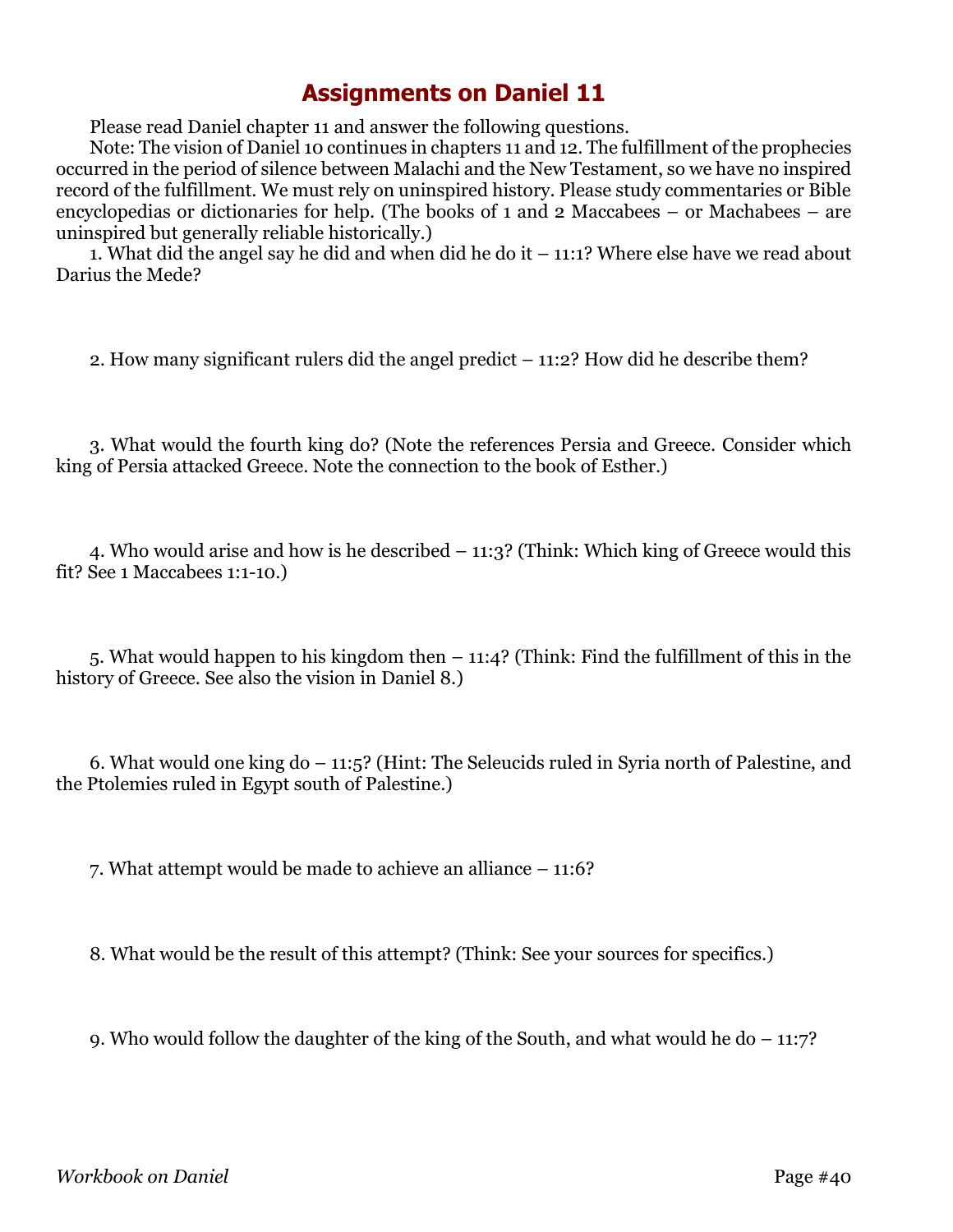10. Describe his victory – 11:8. (Think: Find the fulfillment of this in your sources.)

11. What conflict followed – 11:9,10? (Think: See if you can find who was involved in this conflict.)

12. What battle followed, and what was the outcome – 11:11,12? (Think: Do your sources explain the fulfillment of this?)

13. What would the king of the North do then – 11:13?

14. Who would join in the battle – 11:14?

15. What would be the final outcome of the battle – 11:15,16? (Hint: This conflict resulted in a crucial battle at Paneas as described by the Jewish historian Josephus.)

16. What is the "Glorious Land," and what consequence came upon it.

17. What attempt would the king of the North pursue next – 11:17? What would result?

18. What would the king attempt then – 11:18? What would end the attempt? (Hint: Consider the outcome of the battle with the Romans at Magnesia.)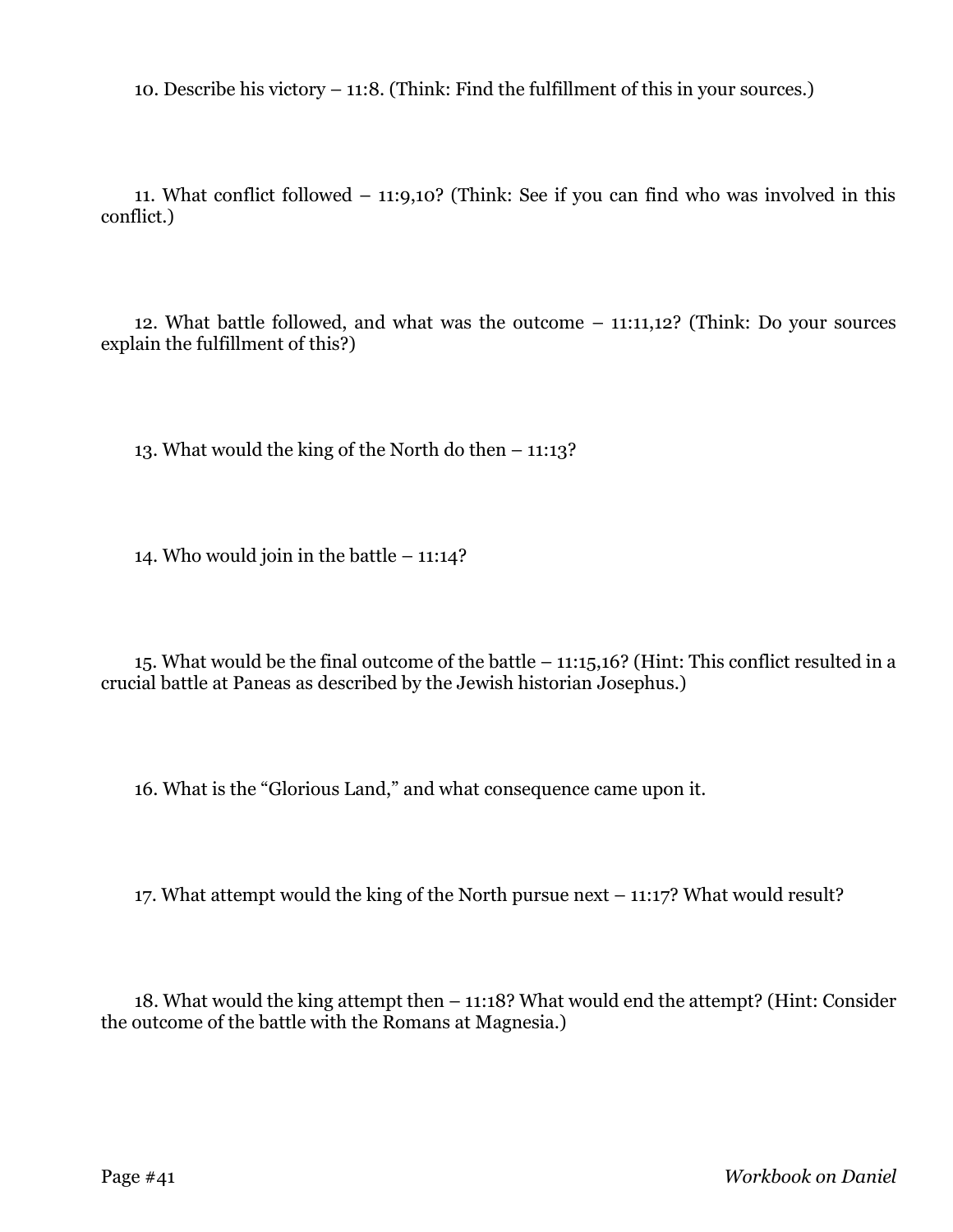19. Where would the king turn next, and what would result – 11:19?

20. What would his successor do, and what would be the outcome – 11:20?

21. How is his successor described – 11:21?

22. What will he accomplish – 11:22? (Compare Daniel 8:9-12.)

23. How will this vile person act – 11:23,24?

24. What would he attempt next  $-11:25,26$ ?

25. What would be the outcome?

26. How would both kings act, and what would be the outcome – 11:27?

27. What would the vile person do as he returned home – 11:28? (For the fulfillment see 1 Maccabees 1:20-28.)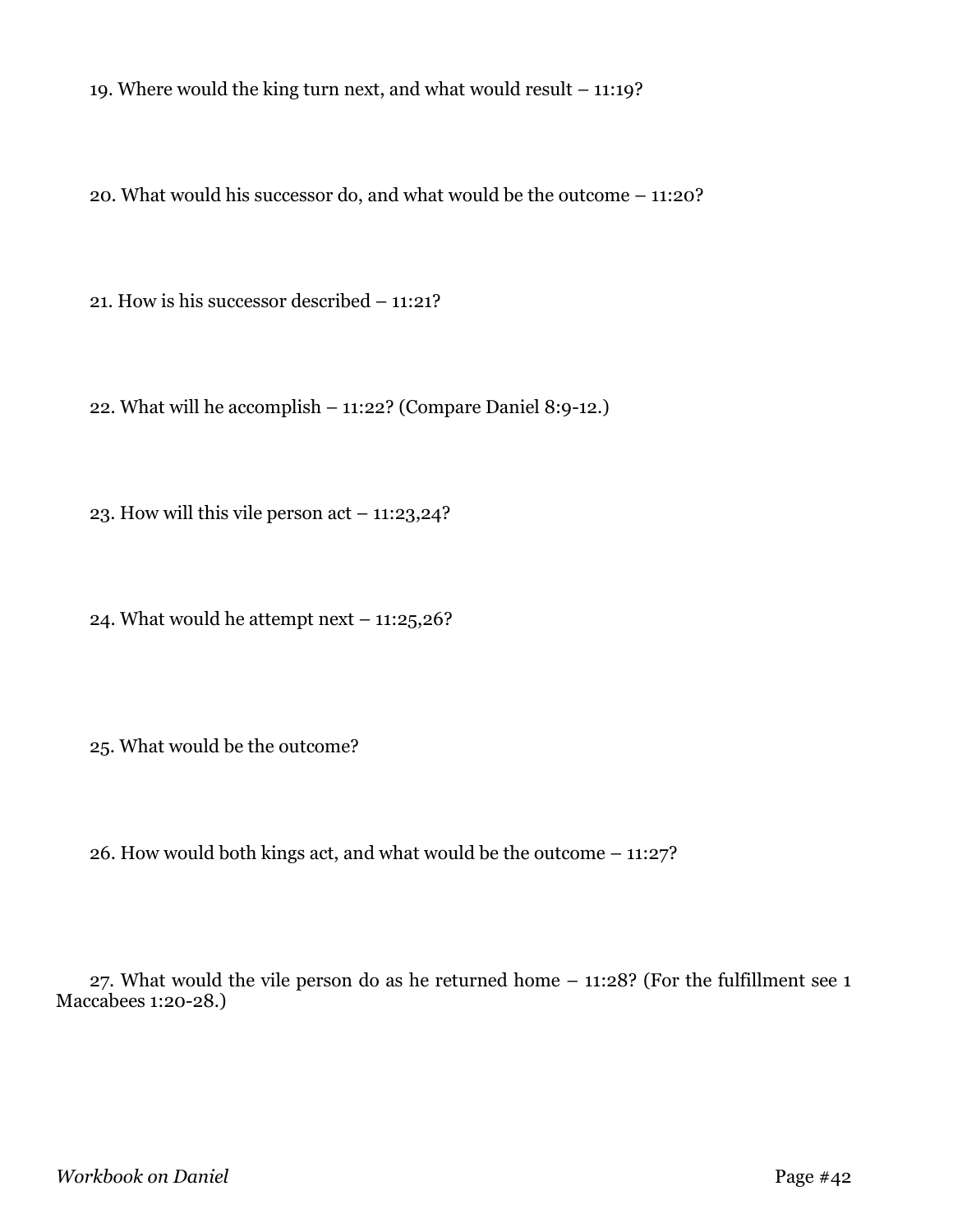28. What happened the next time this vile person attempted to invade Egypt – 11:29,30? (Hint: Roman history records that a representative of Rome named Popilius met Antiochus near Alexandria and stopped him.)

29. What happened as this vile person returned home?

30. What specific consequences did he bring on the Jews – 11:31? (See 1 Maccabees 1:30-67.)

31. What did some people do at the time  $-$  11:32? (This may refer to the Maccabees  $-$  see 1 Maccabees chapter 2.)

32. What happened to the people who had understanding – 11:33?

33. What beneficial effect did this have on the people of understanding – 11:35? (Hint: This most likely refers to the Maccabees.)

34. *Special Assignment:* 11:36 begins discussion of a king whose identity is difficult. It may still seem to be Antiochus, but verse 40 says the king of the South and the king of the North both fight against this king. Consider who it is as your study proceeds. (Hint: Consider Rome.)

35. How would this king treat gods and whose will would he do – 11:36,37?

36. What "god" would he serve – 11:38? (Think: How would he serve such a God?)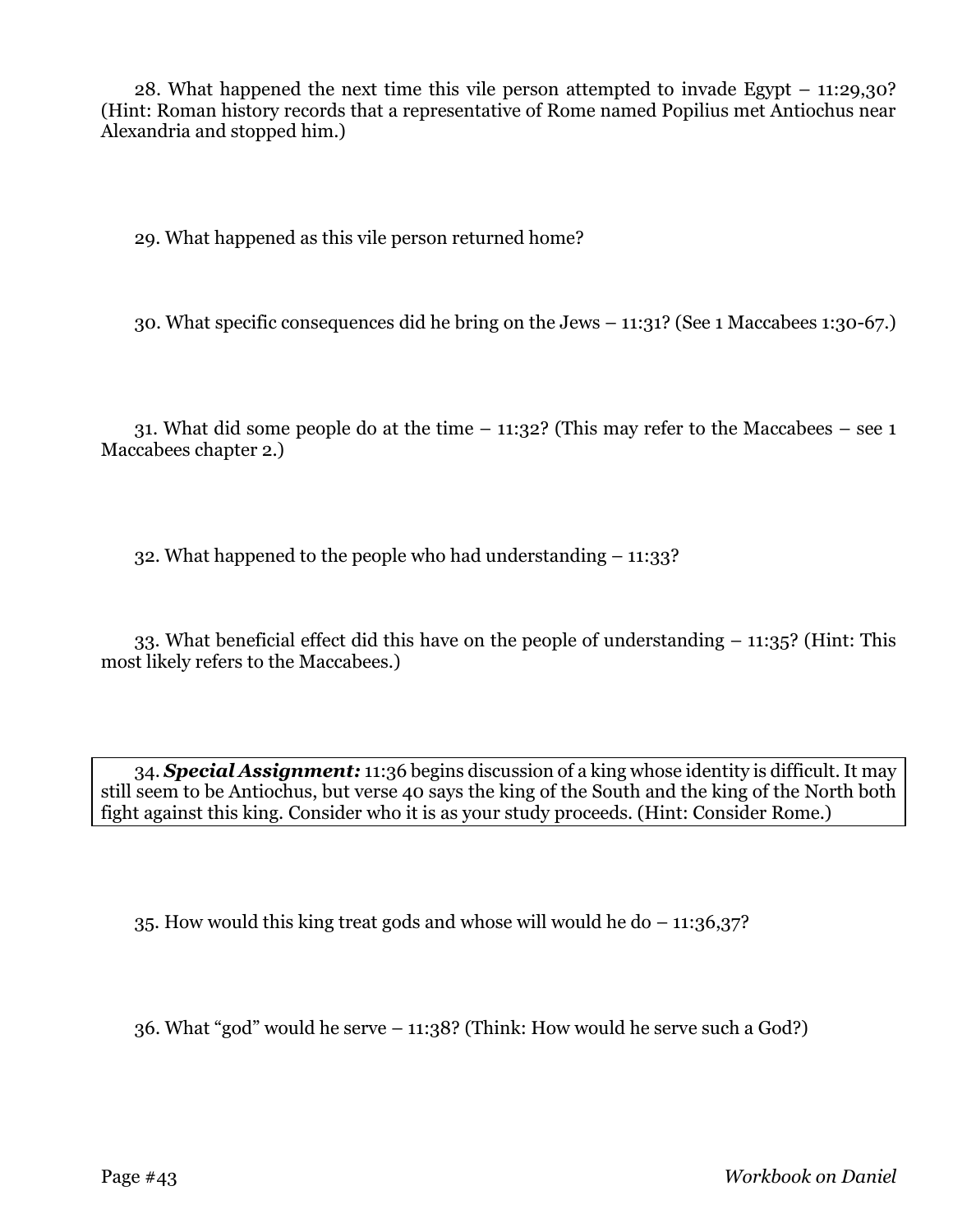37. What benefits will result from this king – 11:39 (note the ESV)?

38. Who would oppose this king – 11:40? Describe their attack.

39. What would be the result?

40. What lands would he enter, and what countries would escape – 11:41?

41. What other land would not escape – 11:42?

42. What power will he have, and who will follow him – 11:43?

43. What would cause trouble for him, and how would he react – 11:44?

44. What area would be included in this domination, yet what would ultimately happen – 11:45?

45. *Special Assignment:* Consider the role of the Roman Empire and how it fits the theme of the prophecies of Daniel, including this context.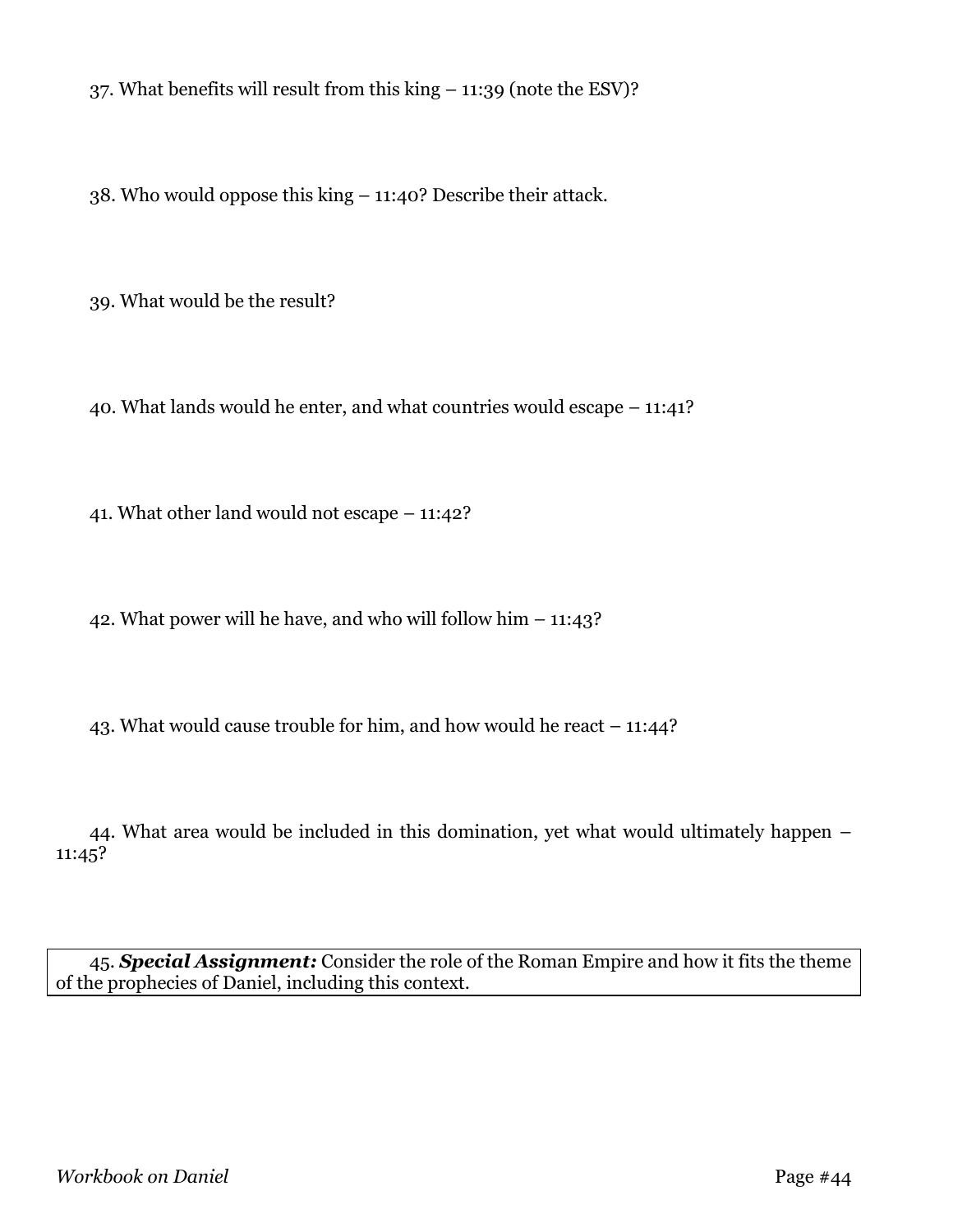Please read Daniel chapter 12 and answer the following questions. (See the note at the beginning of the chapter 11.)

1. Who would stand up at that time, and where have we read about him before – 12:1? How is he described?

2. How severe will the troubles of that time be? Who would escape?

3. List other *passages* about those who are written in the book.

4. *Special Assignment:* Explain the similarity to Matthew 24:15-22; Mark 13:19,20; Luke 21:20-22. (Note that Daniel's prophecies are mentioned there.)

5. What would happen to "many" according to 12:2? This may sound like the final resurrection, but how does this differ from the number of people raised at the final resurrection – John 5:28,29?

6. What kind of resurrection is described in Ezekiel 37:14; Romans 6:3-8; Ephesians 2:1-6; 5:14; Colossians 2:12,13; 3:1; (see also Luke 15:24,32; Matthew 8:22; 1 Timothy 5:6)? Remember, Daniel's prophecies are symbolic.

7. How might a resurrection to shame and contempt relate to Matthew 24:10-13?

8. How are good people described in 12:3? Compare this to Matthew 5:14-16; Philippians 2:15,16; Ephesians 5:8.

9. What was Daniel told to do in 12:4? List other *passages* and explain the significance of a seal.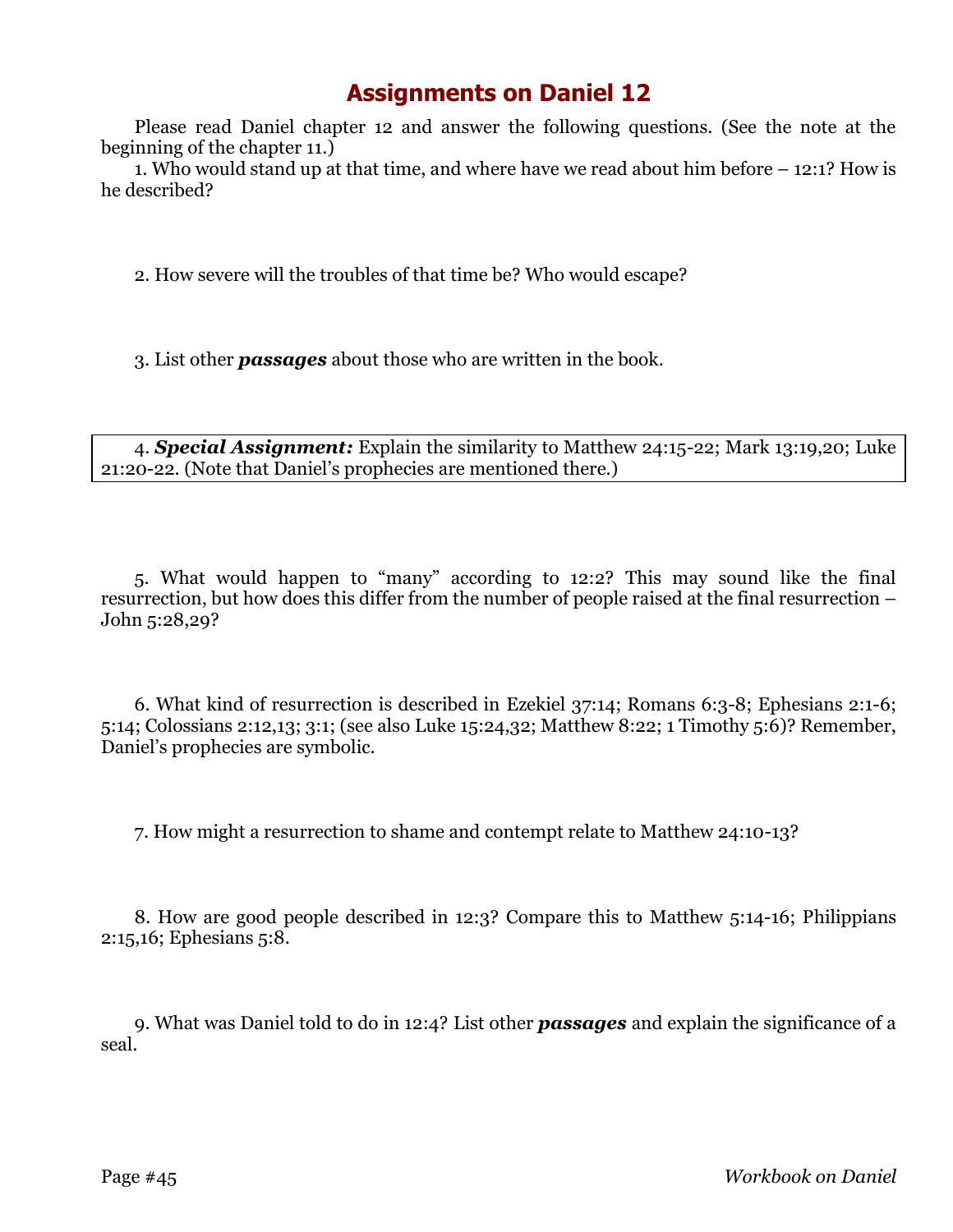10. *Case Study:* Many have tried to use passages like this to predict the time of Jesus' second coming. What do we know about the time of that event according to 2 Peter 3:10; 1 Thessalonians 5:2,4; Matthew 24:34,35; Luke 21:34,35; 12:39,40; Revelation 3:3; 16:15; Mark 13:35?

11. What else could "the time of the end" refer to based on other information we have gathered?

12. What did Daniel see then, and what did one of them ask – 12:5,6?

13. What answer was given in response – 12:7?

14. Where else have we studied "times, time, and half a time"? See your notes there for more information.

15. Besides "times, time, and half a time" what more information is given about when these events will occur? (Note that we will be given more information as we proceed.)

16. What question did Daniel ask then, and what was he told – 12:8,9?

17. What contrast is stated in 12:10?

18. What might cause some to be purified, refined, and made white? Compare 11:35.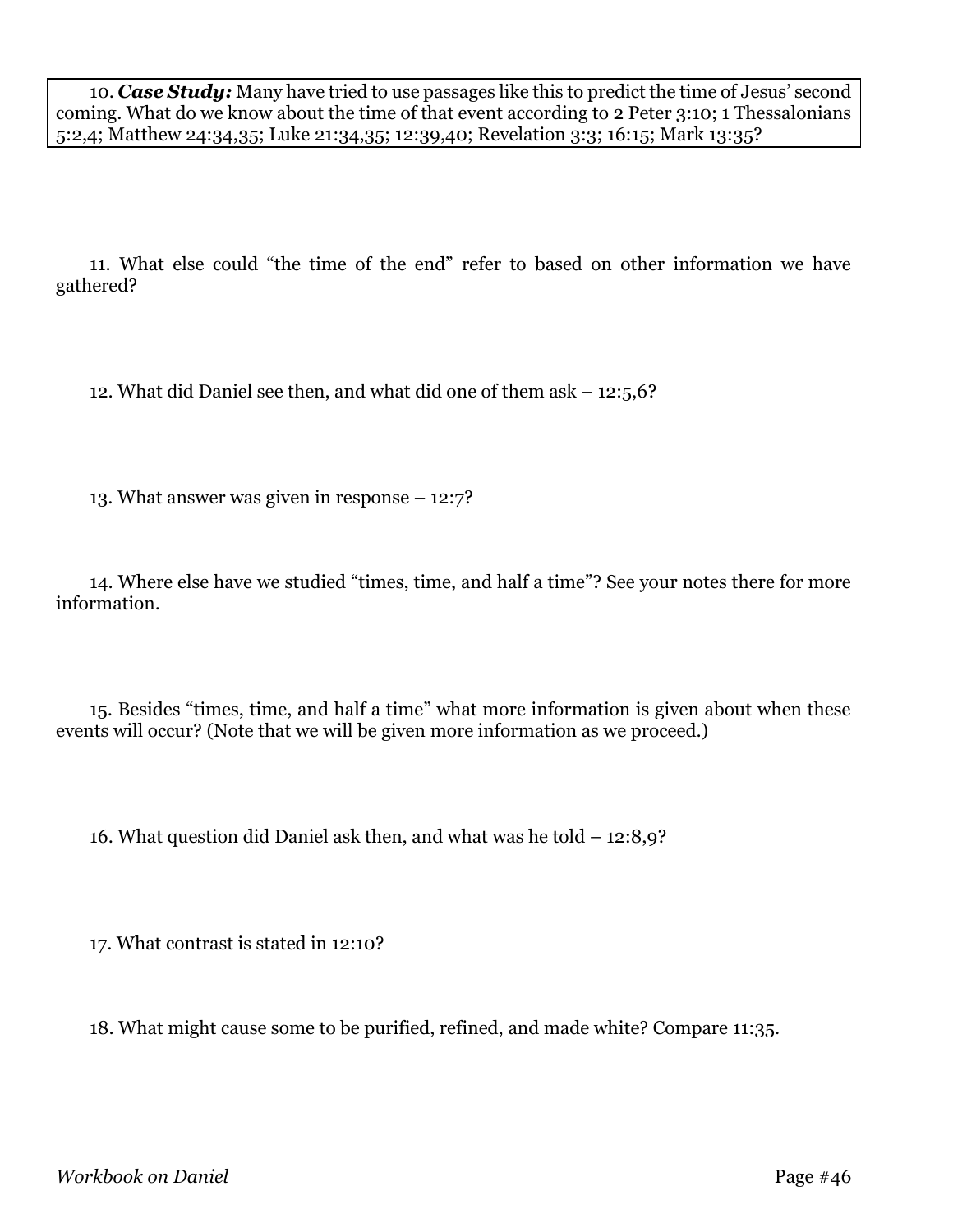19. What more information is given in 12:11?

20. According to our study of 8:11,12 and 11:31, what is meant by the removal of the daily sacrifices?

21. What is meant by the abomination of desolation? See Matthew 24:15; Mark 13:14; Luke 21:20. (Remember that the time period described is symbolic, not literal.)

22. Who receives a blessing according to 12:12?

23. How does the time period of 12:12 compare to 12:11?

24. *Special Assignment:* If the abomination of desolation refers to the fall of Jerusalem, what significant event which occurred sometime after that would be a blessing to God's people? (Hint: Consider the significance of Rome in Daniel's prophecies and the fall of Rome as described in the book of Revelation.)

25. How did the revelation to Daniel end – 12:13? Explain the meaning.

26. Review Daniel's life and summarize the challenges and difficulties that he faced.

27. *Application*: Can you think of any sin for which Daniel is guilty according to the book? What lessons can we learn for our own lives from the life of Daniel?